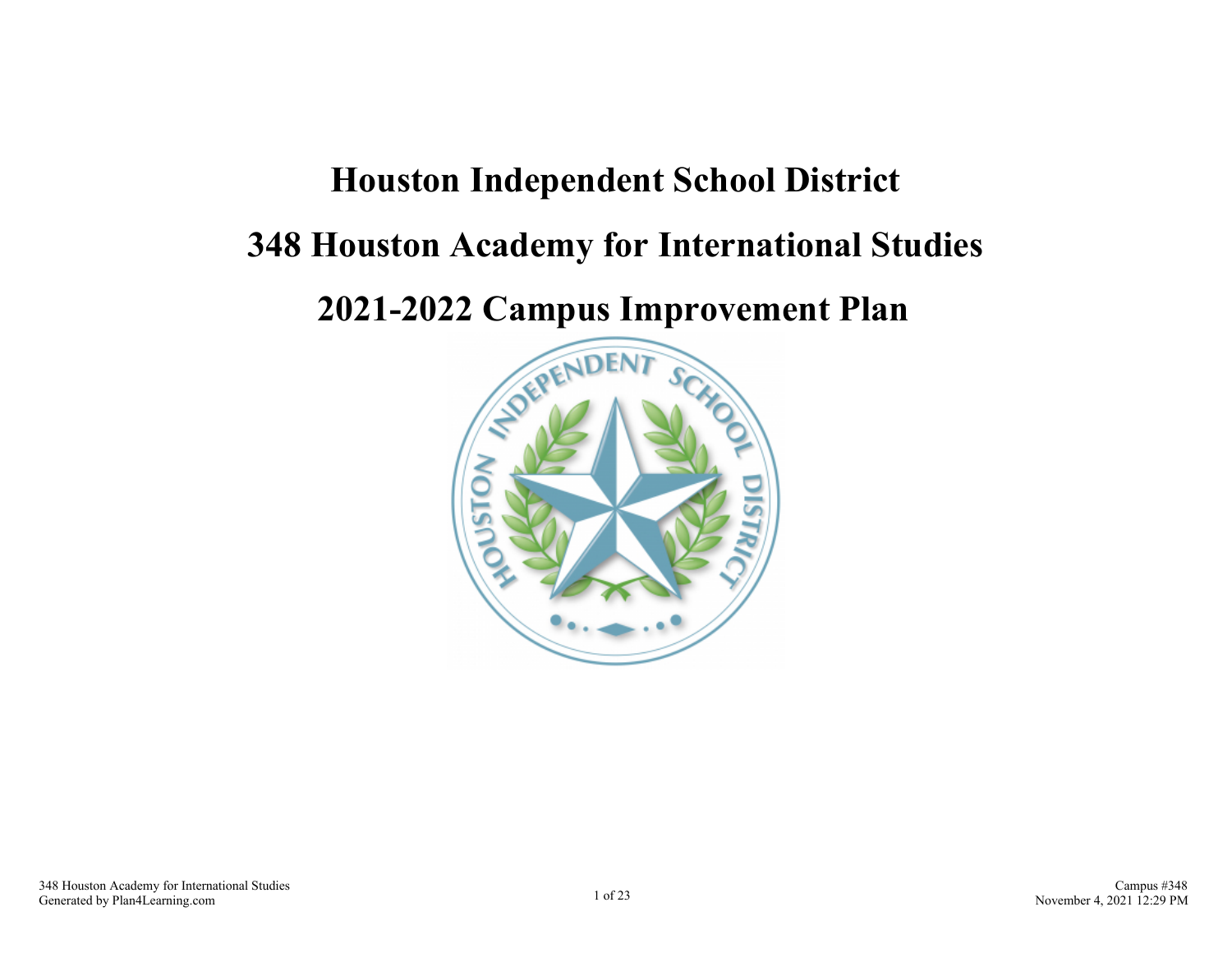## **Mission Statement**

Through international studies, a personalized environment and a college preparatory curriculum, HAIS will prepare students for active roles as global citizens.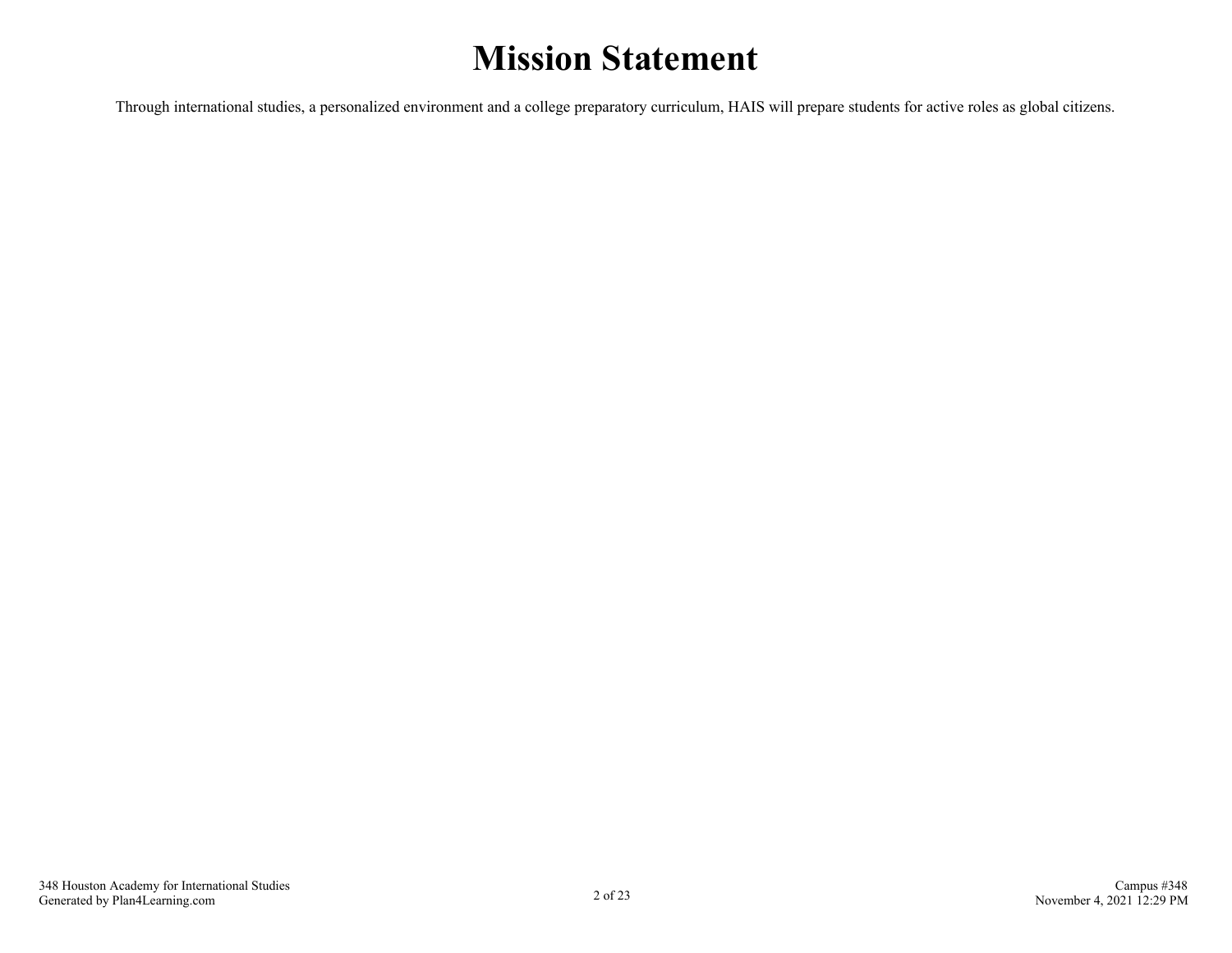## **Table of Contents**

| Comprehensive Needs Assessment                                                                                                                                                                                                                                                                                                       |    |
|--------------------------------------------------------------------------------------------------------------------------------------------------------------------------------------------------------------------------------------------------------------------------------------------------------------------------------------|----|
| Needs Assessment Overview                                                                                                                                                                                                                                                                                                            |    |
| Priority Problems of Practice                                                                                                                                                                                                                                                                                                        |    |
| Comprehensive Needs Assessment Data Documentation                                                                                                                                                                                                                                                                                    |    |
| <b>Board Goals</b>                                                                                                                                                                                                                                                                                                                   |    |
| Board Goal 1: ELAR The percentage of 3rd grade students performing at students reading and writing at or above grade level in reading as measured by the Meets Grade<br>Level Standard on STAAR will increase 8 percentage points from 42% in spring 2019 to 50% in spring 2024.                                                     | 8  |
| Board Goal 2: MATH The percentage of 3rd grade students performing at or above grade level in math as measured by the Meets Grade Level Standard on STAAR will<br>increase 8 percentage points from 46% in spring 2019 to 54% in spring 2024.                                                                                        | 10 |
| Board Goal 3: SCHOOL PROGRESS The percentage of graduates that meet the criteria for CCMR as measured in Domain 1 of the state accountability system will increase<br>8 percentage points from 63% for 2017-18 graduates to 71% for 2022-2023 graduates reported in 2024.                                                            | 12 |
| Board Goal 4: CLOSING THE GAPS The percentage of students receiving special education services reading at or above grade level as measured by the Meets Grade Level<br>Standard on the STAAR 3-8 Reading and STAAR EOC English I and II assessments will increase 8 percentage points from 21% in spring 2019 to 29% in spring 2024. | 14 |
| Board Goal 5: N/A - Additional Campus Goals                                                                                                                                                                                                                                                                                          | 15 |
| <b>State Compensatory</b>                                                                                                                                                                                                                                                                                                            | 17 |
| Budget for 348 Houston Academy for International Studies                                                                                                                                                                                                                                                                             | 18 |
| Personnel for 348 Houston Academy for International Studies                                                                                                                                                                                                                                                                          | 18 |
| Title I Schoolwide Elements                                                                                                                                                                                                                                                                                                          | 18 |
| ELEMENT 1. SWP COMPREHENSIVE NEEDS ASSESSMENT (CNA)                                                                                                                                                                                                                                                                                  | 19 |
| 1.1: Comprehensive Needs Assessment                                                                                                                                                                                                                                                                                                  | 19 |
| ELEMENT 2. SWP CAMPUS IMPROVEMENT PLAN (CIP)                                                                                                                                                                                                                                                                                         | 19 |
| 2.1: Campus Improvement Plan developed with appropriate stakeholders                                                                                                                                                                                                                                                                 | 19 |
| 2.2: Regular monitoring and revision                                                                                                                                                                                                                                                                                                 | 19 |
| 2.3: Available to parents and community in an understandable format and language                                                                                                                                                                                                                                                     | 19 |
| 2.4: Opportunities for all children to meet State standards                                                                                                                                                                                                                                                                          | 19 |
| 2.5: Increased learning time and well-rounded education                                                                                                                                                                                                                                                                              | 20 |
| 2.6: Address needs of all students, particularly at-risk                                                                                                                                                                                                                                                                             | 20 |
| ELEMENT 3. PARENT AND FAMILY ENGAGEMENT (PFE)                                                                                                                                                                                                                                                                                        | 20 |
| 3.1: Develop and distribute Parent and Family Engagement Policy                                                                                                                                                                                                                                                                      | 20 |
| 3.2: Offer flexible number of parent involvement meetings                                                                                                                                                                                                                                                                            | 20 |
| Title I Personnel                                                                                                                                                                                                                                                                                                                    | 21 |
| Addendums                                                                                                                                                                                                                                                                                                                            | 22 |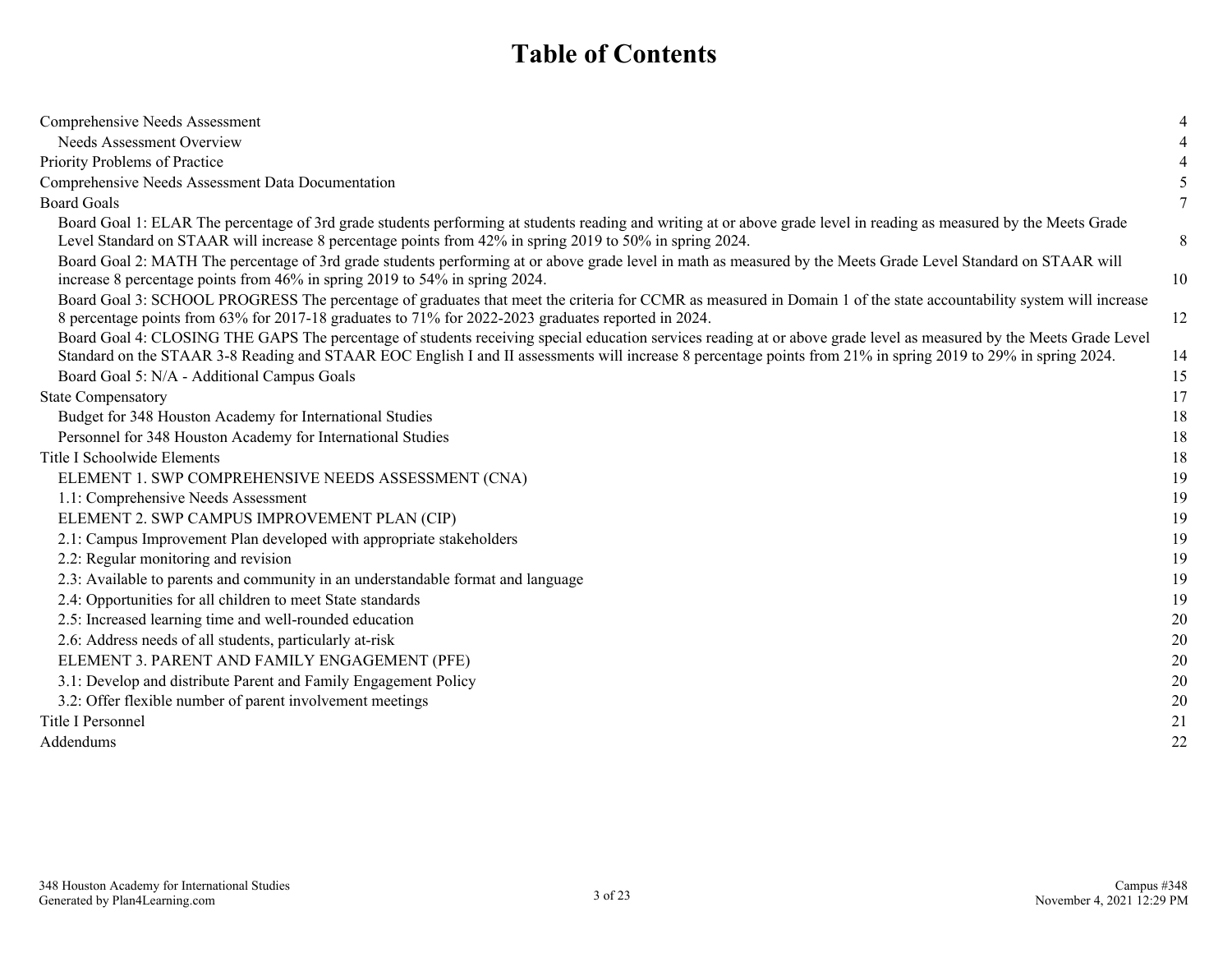## **Comprehensive Needs Assessment**

### <span id="page-3-0"></span>**Needs Assessment Overview**

The Houston Academy for International Studies currently serves 500 students. According to preliminary PEIMS data from the 2021-2022 school year, 2% of our students are Asian, 38.8% Black/African American, 51.8% Hispanic/Latino, 6.4% White, and 0.6% multiracial. HAIS continues to draw students from all HISD middle schools, charter schools, private schools, and home schools. Additionally we accept at least one foreign exchange student per year. This broad base of recruits gives our campus diversity in demographics not found at many HISD schools. We know this diversity is an asset to our school and somewhat unique within our district. Students report that they chose HAIS because it is a more diverse school than the other options they were considering. HAIS continues to serve a majority of economically disadvantaged students and a large number of at-risk students, which is part of the mission of an Early College High School in Texas. According to PEIMS data, 28% of our students are at-risk and 66% of our students qualify for free or reduced lunch. HAIS intentionally recruits these students and the demographic data shows our commitment to serving this population. Our proportion of females traditionally has been greater than males. Our hypothesis is that this may be the effect of a small school like HAIS not being able to offer competitive UIL sports that tend to attract boys. For the last four years, our dropout rate has been at less than 1%. Although our dropout rate remains extremely low compared to our district, city, and state, it is the goal of our school to leave no child behind. We will continue to strive to keep our dropout rate at zero by tracking students who leave our school and actively assisting them in finding educational opportunities that fit their needs. Attendance History: 2018-2019, 95.75%; 2019-2021, 97.34%; Although the HAIS attendance rate has remained stable, we are determined to improve it each year. We improved our attendance rate last year by making call-outs to any students absent the first period of the day, as well as having an active attendance committee to review data and intervene early. We will also add incentives and celebrations to maximize positive associations.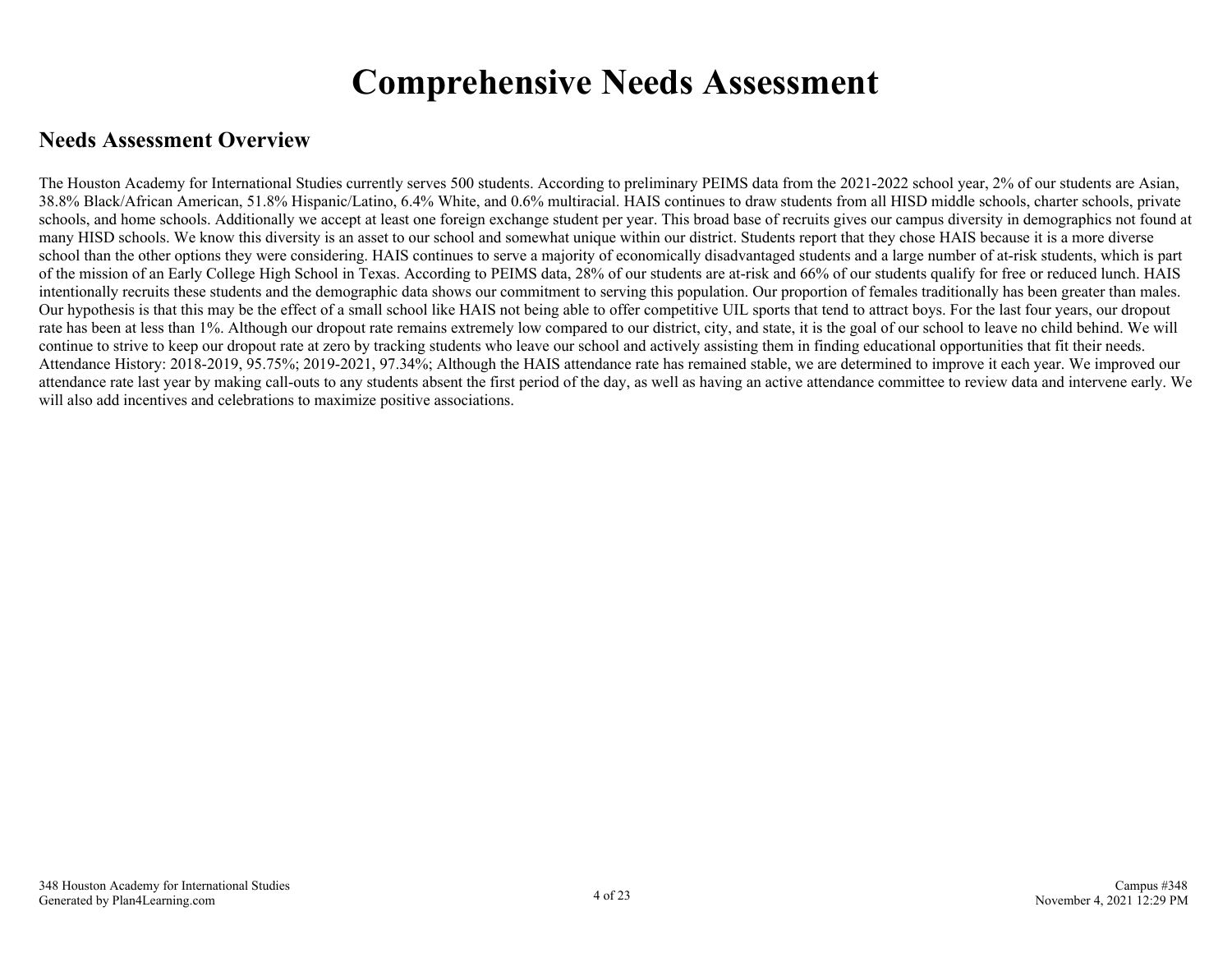# **Priority Problems of Practice**

<span id="page-4-0"></span>**Problem of Practice 2**: HAIS current student population consists of 75% female students and 25% male students and does not reflect the overall population of Houston ISD. **Root Cause 2**: As a specialized school and Early College, we lack the programs that may traditionally attract male students. **Problem of Practice 2 Areas**: Demographics

**Problem of Practice 1**: There was not an increase in the number of students achieving Masters Level on English 1 and English 2 EOC. **Root Cause 1**: Due to the ongoing pandemic, students did not participate and interact with the course curriculum in traditional ways. **Problem of Practice 1 Areas**: Student Learning

**Problem of Practice 4**: Last year, students struggled in online HCC Classes.

**Root Cause 4**: Due to the ongoing pandemic, students were forced to balance too many expectations and did not have the necessary support to be successful. **Problem of Practice 4 Areas**: School Processes & Programs

**Problem of Practice 6**: Often, when interviewing prospective candidates, we are told "I did not even know this school was here". **Root Cause 6**: The facility provided to HAIS does not reflect the rigorous academic programming offered. One does not infer this is a school with 21st Century Global Graduates, when driving by.

**Problem of Practice 6 Areas**: Perceptions

**Problem of Practice 3**: There was an increase in students not meeting standards for Algebra 1 EOC. **Root Cause 3**: Due to the ongoing pandemic, students did not participate and interact with the course curriculum in traditional ways. **Problem of Practice 3 Areas**: Student Learning

**Problem of Practice 5**: Negative impact of ADA attendance numbers while implementing TOL protocols. **Root Cause 5**: Lack of direct communication between the TOL student and the campus/teacher of record. **Problem of Practice 5 Areas**: School Processes & Programs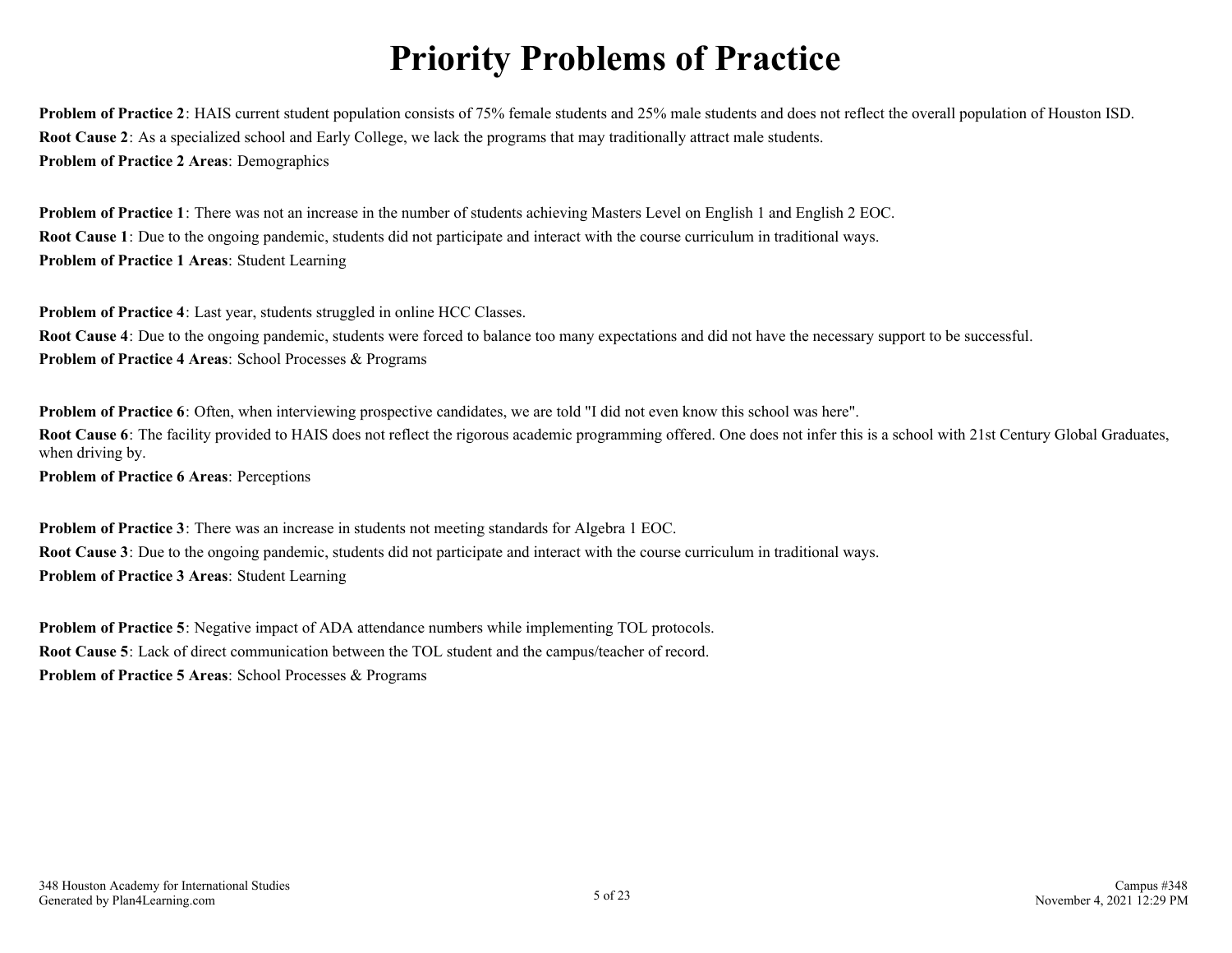## **Comprehensive Needs Assessment Data Documentation**

<span id="page-5-0"></span>The following data were used to verify the comprehensive needs assessment analysis:

#### **Improvement Planning Data**

- District goals
- Campus goals
- HB3 CCMR goals
- Campus/District improvement plans (current and prior years)

#### **Accountability Data**

- Student Achievement Domain
- Domain 1 Student Achievement
- Student Progress Domain
- Domain 2 Student Progress
- Closing the Gaps Domain
- Domain 3 Closing the Gaps
- Federal Report Card Data

#### **Student Data: Assessments**

- State and federally required assessment information
- (STAAR) current and longitudinal results, including all versions
- Texas English Language Proficiency Assessment System (TELPAS) and TELPAS Alternate results
- Postsecondary college, career or military-ready graduates
- Texas Success Initiative (TSI) data for postsecondary/college-ready graduates data
- SAT and/or ACT assessment data
- PSAT
- Student failure and/or retention rates
- Local benchmark or common assessments data

#### **Student Data: Student Groups**

- Race and ethnicity data, including number of students, academic achievement, discipline, attendance, and progress
- Race and ethnicity data, including number of students, academic achievement, discipline, attendance, and rates of progress between groups
- Race and ethnicity data, including number of students, academic achievement, discipline, attendance, and rates of progress for each student group
- Economically Disadvantaged / Non-economically disadvantaged performance, progress, and participation data
- Male / Female performance, progress, and participation data
- Career and Technical Education (CTE) data, including coherent sequence coursework, program growth and student achievement by race, ethnicity, gender, etc.
- Section 504 data
- Gifted and talented data
- Dual-credit and/or college prep course completion data

#### **Student Data: Behavior and Other Indicators**

• Completion rates and/or graduation rates data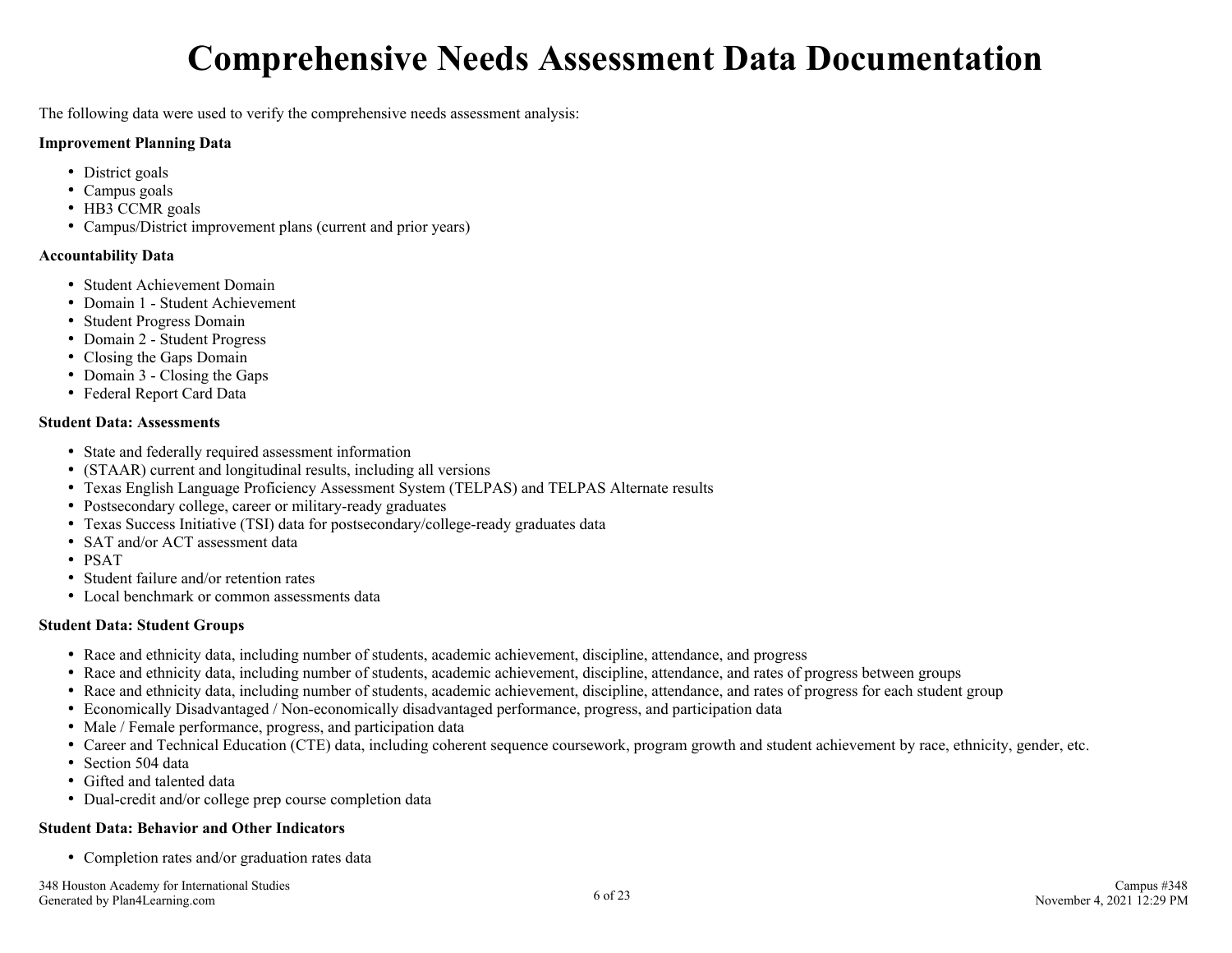- Attendance data
- Enrollment trends

#### **Employee Data**

- Professional learning communities (PLC) data
- Staff surveys and/or other feedback
- Teacher/Student Ratio

#### **Parent/Community Data**

- Parent surveys and/or other feedback
- Community surveys and/or other feedback

#### **Support Systems and Other Data**

- Organizational structure data
- Communications data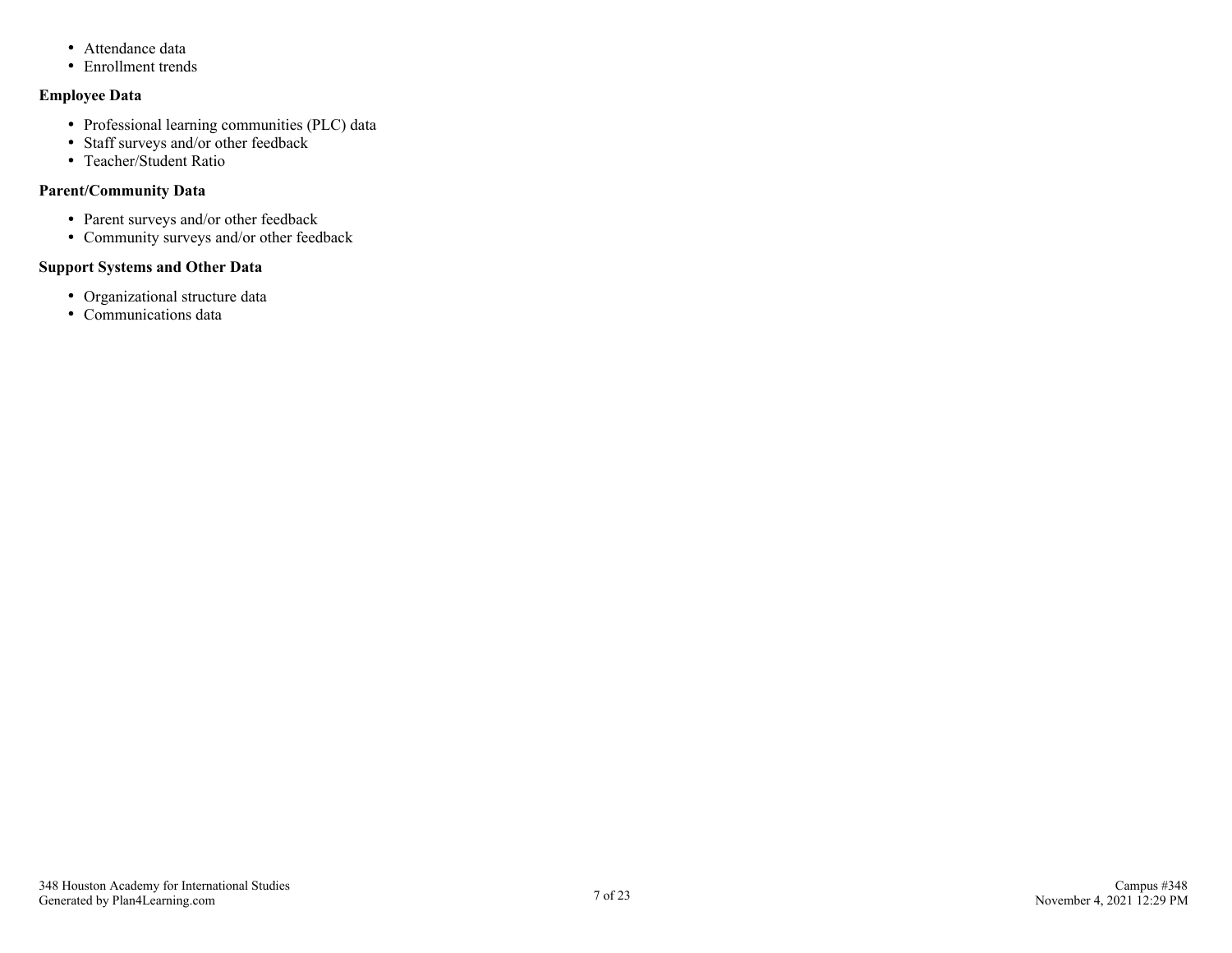# **Board Goals**

<span id="page-7-0"></span>**Board Goal 1:** ELAR The percentage of 3rd grade students performing at students reading and writing at or above grade level in reading as measured by the Meets Grade Level Standard on STAAR will increase 8 percentage points from 42% in spring 2019 to 50% in spring 2024.

**Goal 1:** ELAR By June 2022, the percentage of 9th grade students achieving Masters performance on the English I EOC will increase from 32% to 42% . For 10th grade students, English II EOC Masters performance will increase from 23% to 33%.

**Strategic Priorities:** Expanding Educational Opportunities

| <b>Measurable Objective 1 Details</b>                                                                                    |            | <b>Reviews</b> |     |                  |  |
|--------------------------------------------------------------------------------------------------------------------------|------------|----------------|-----|------------------|--|
| <b>Measurable Objective 1:</b> Increased number of "3" and "4" scores on essays on EOC English I and II exams and 35% of |            | Formative      |     | <b>Summative</b> |  |
| students achieving Masters scores on the EOC.                                                                            | <b>Nov</b> | Jan            | Mar | June             |  |
| <b>Evaluation Data Sources: STAAR EOC Scores.</b>                                                                        |            |                |     |                  |  |

**Strategy 1:** 9th and 10th grade teachers will review research-based writing strategies and data in PLC

**Strategy's Expected Result/Impact:** Increase student writing scores

**Staff Responsible for Monitoring:** ELA teachers, Deans

**Action Steps:** 1. Create common PLC time for English teachers in Master schedule. 2. Develop English PLC calendar for assessment and data analysis. 3. Vertically align skills and common instructional practices for grades 9-12

**Title I Schoolwide Elements:** 2.4 - **TEA Priorities:** Build a foundation of reading and math

#### **Measurable Objective 1 Problems of Practice:**

**Student Learning**

**Problem of Practice 1**: There was not an increase in the number of students achieving Masters Level on English 1 and English 2 EOC. **Root Cause**: Due to the ongoing pandemic, students did not participate and interact with the course curriculum in traditional ways.

| <b>Measurable Objective 2 Details</b><br><b>Reviews</b>                                                              |     |                  |     |           |
|----------------------------------------------------------------------------------------------------------------------|-----|------------------|-----|-----------|
| <b>Measurable Objective 2:</b> Increase TSI completion; 100% TSI Reading/Writing completion by the end of 9th grade. |     | <b>Formative</b> |     | Summative |
| <b>Evaluation Data Sources: TSI Database</b>                                                                         | Nov | Jan              | Mar | June      |
|                                                                                                                      |     |                  |     |           |

**Strategy 1:** Staff development on TSI reading and writing requirements.

**Strategy's Expected Result/Impact:** Increase TSI scores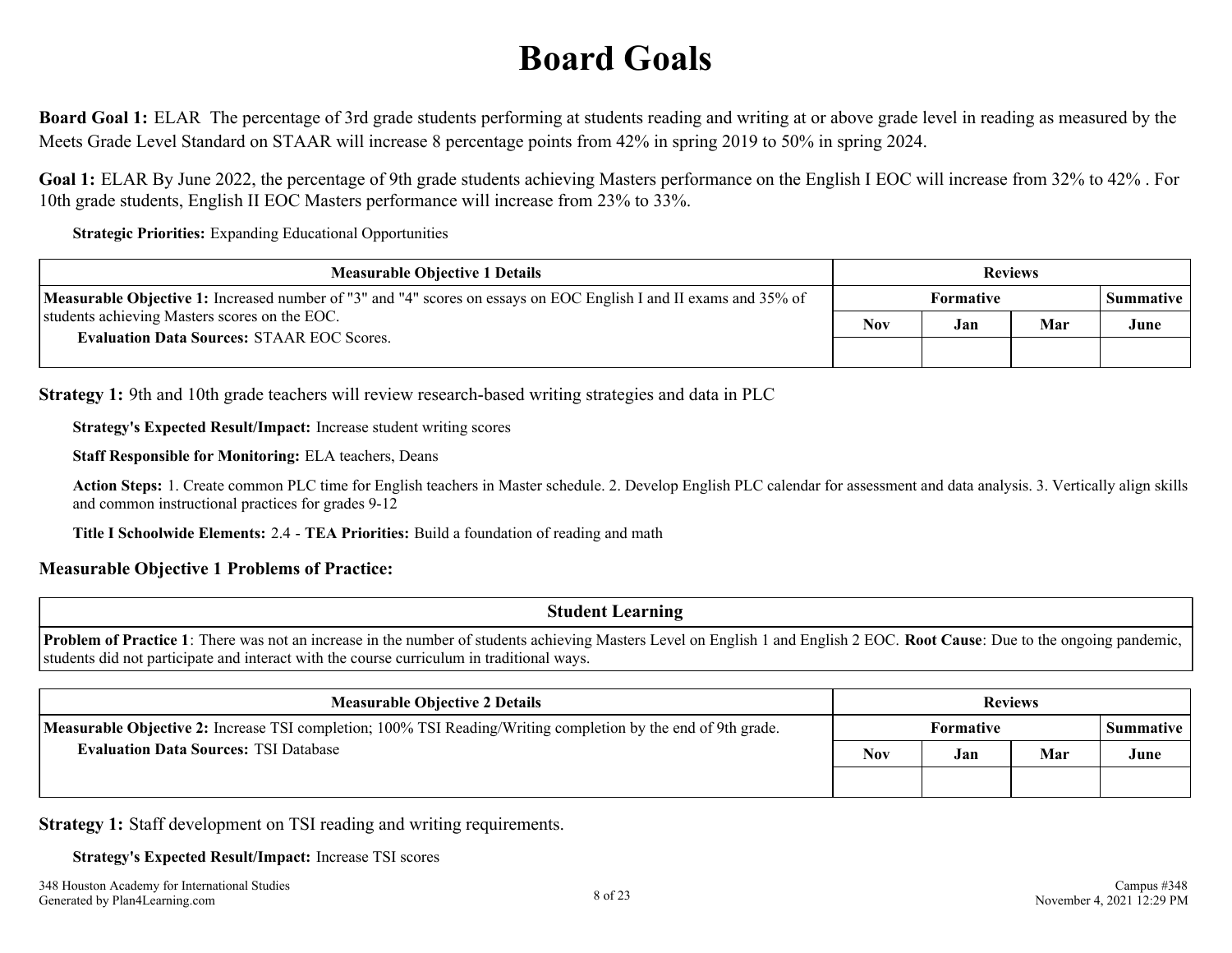**Staff Responsible for Monitoring:** Deans and Teachers

**Action Steps:** Staff development on TSI reading and writing requirements; implement writing across the curriculum

**Title I Schoolwide Elements:** 2.6 - **TEA Priorities:** Connect high school to career and college

#### **Measurable Objective 2 Problems of Practice:**

**Student Learning**

**Problem of Practice 1**: There was not an increase in the number of students achieving Masters Level on English 1 and English 2 EOC. **Root Cause**: Due to the ongoing pandemic, students did not participate and interact with the course curriculum in traditional ways.

| <b>Measurable Objective 3 Details</b>                                                 |  |           | <b>Reviews</b> |           |
|---------------------------------------------------------------------------------------|--|-----------|----------------|-----------|
| <b>Measurable Objective 3:</b> Build the school culture of reading across all grades. |  | Formative |                | Summative |
| <b>Evaluation Data Sources: Increased TSI scores and EOC scores.</b>                  |  | Jan       | Mar            | June      |
|                                                                                       |  |           |                |           |

**Strategy 1:** Book talks, What are you reading? Utilize NYT access in Digital Resources

**Strategy's Expected Result/Impact:** Increase TSI scores and increase EOC scores.

**Staff Responsible for Monitoring:** Teachers

Action Steps: Introduce book talks and what you're reading flyers and social media posts. Assign flyers to teachers. Post Monthly. Assign book talks to students. Post monthly.

**Title I Schoolwide Elements:** 2.4 - **TEA Priorities:** Connect high school to career and college - **Targeted Support Strategy**

| <b>Measurable Objective 4 Details</b>                              |                   |                      |                 |                               | <b>Reviews</b> |     |      |
|--------------------------------------------------------------------|-------------------|----------------------|-----------------|-------------------------------|----------------|-----|------|
| Measurable Objective 4: Improve completion rates of ENGL 1301-1302 |                   |                      |                 | Formative<br><b>Summative</b> |                |     |      |
|                                                                    |                   |                      |                 | <b>Nov</b>                    | Jan            | Mar | June |
|                                                                    |                   |                      |                 |                               |                |     |      |
|                                                                    | No Progress<br>0% | Accomplished<br>100% | Continue/Modify | Discontinue                   |                |     |      |

**Strategy 1:** Modeling writing strategies and peer review of assignments. Encourage college ready routines and practices, such as meeting deadlines and due dates.

**Strategy's Expected Result/Impact:** Increase TSI scores.

#### **Staff Responsible for Monitoring:** Teachers

Action Steps: 1. Meet in PLC to determine turn-in policy. 2. Teachers complete the Assignment and Homework tracker and campus blurb during 1st PLC of the week. 3. AVID team conferencing with students regarding success and areas of growth. Modeling and peer review of assignments; deadline accountability;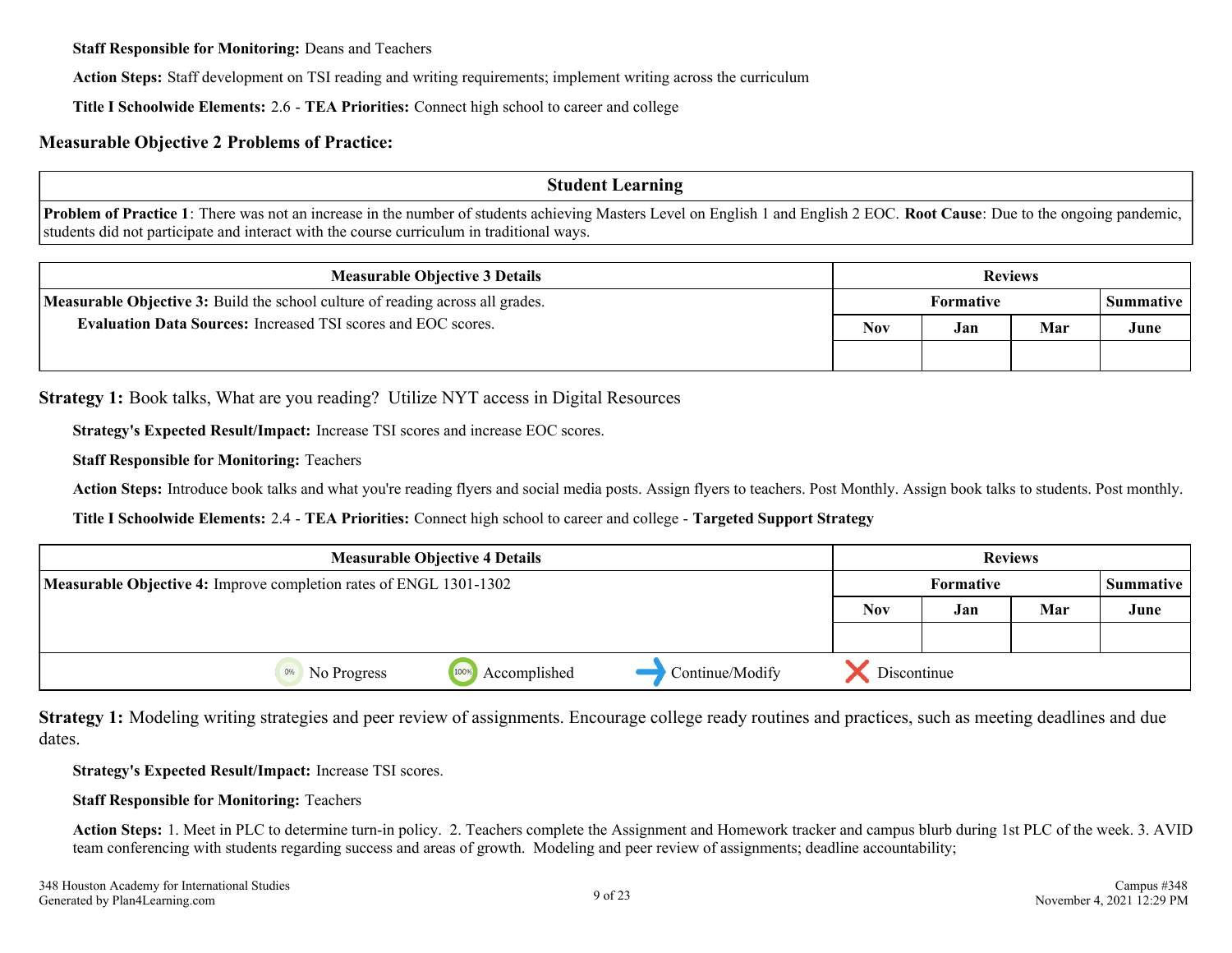**Title I Schoolwide Elements:** 2.4, 2.6 - **TEA Priorities:** Connect high school to career and college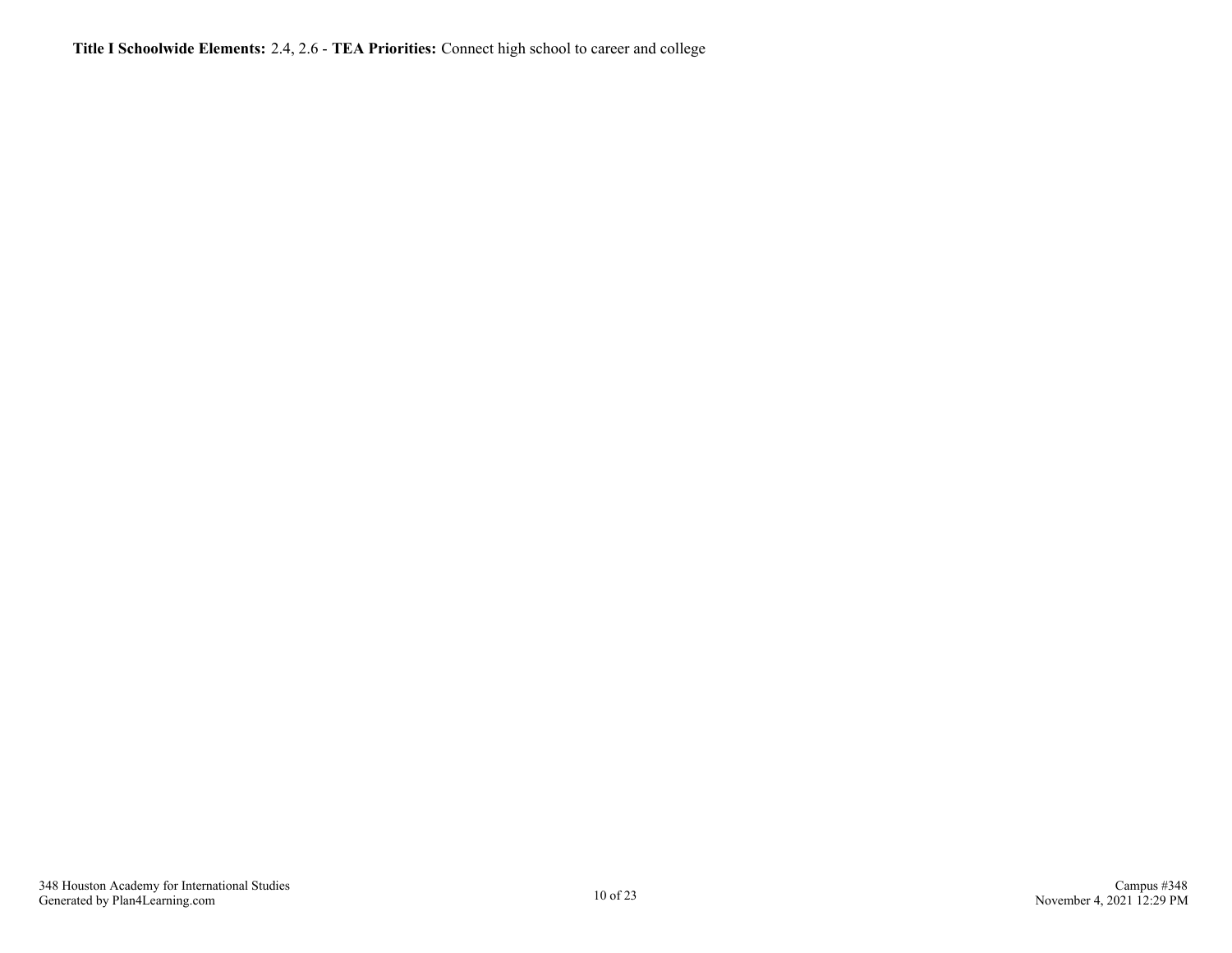<span id="page-10-0"></span>**Board Goal 2:** MATH The percentage of 3rd grade students performing at or above grade level in math as measured by the Meets Grade Level Standard on STAAR will increase 8 percentage points from 46% in spring 2019 to 54% in spring 2024.

Goal 1: By June 2022, students scoring Masters performance will increase from 37% to 47%. AP scores in AP Calculus will increase by 10% in each area. TSI pass rates will increase by a minimum of 30% in 9th grade, 50% in 10th grade, and 70% in 11th grade.

**Strategic Priorities:** Expanding Educational Opportunities

| <b>Measurable Objective 1 Details</b>                                             |     |           | <b>Reviews</b> |                  |
|-----------------------------------------------------------------------------------|-----|-----------|----------------|------------------|
| Measurable Objective 1: Increase college readiness pass rates in each grade level |     | Formative |                | <b>Summative</b> |
| <b>Evaluation Data Sources: Increase TSI scores</b>                               | Nov | Jan       | Mar            | June             |
|                                                                                   |     |           |                |                  |

**Strategy 1:** Remediation for basic Algebra 1 concepts in AVID, Algebra 2, and Geometry.

**Strategy's Expected Result/Impact:** Increased TSI scores and EOC scores.

**Staff Responsible for Monitoring:** Math teachers, Dean, AVID Team

**Action Steps:** 1. Test all students that did not take STAAR Math 8. 2. Plan interventions and review data as a Math PLC team. 3. Implement interventions in AVID, Algebra 2, and Geometry. 4. Conduct a TSI/STAAR Prep boot camp during winter break and spring break.

**Title I Schoolwide Elements:** 2.4, 2.5, 2.6 - **TEA Priorities:** Connect high school to career and college

#### **Measurable Objective 1 Problems of Practice:**

#### **Student Learning**

**Problem of Practice 2**: There was an increase in students not meeting standards for Algebra 1 EOC. **Root Cause**: Due to the ongoing pandemic, students did not participate and interact with the course curriculum in traditional ways.

| <b>Measurable Objective 2 Details</b>                                       |             |                      |                 |            |             | <b>Reviews</b> |           |
|-----------------------------------------------------------------------------|-------------|----------------------|-----------------|------------|-------------|----------------|-----------|
| Measurable Objective 2: Increases masters level of achievement on Algebra 1 |             |                      |                 | Formative  |             |                | Summative |
| <b>Evaluation Data Sources: EOC Scores</b>                                  |             |                      |                 | <b>Nov</b> | Jan         | Mar            | June      |
|                                                                             |             |                      |                 |            |             |                |           |
|                                                                             | No Progress | 100%<br>Accomplished | Continue/Modify |            | Discontinue |                |           |

**Strategy 1:** Identify standards with low passing rates during diagnostics and reteach concepts in class and in small group tutorials.

**Strategy's Expected Result/Impact:** Increasing student achievement on STAAR EOC.

**Staff Responsible for Monitoring:** Math Department, Academic tutors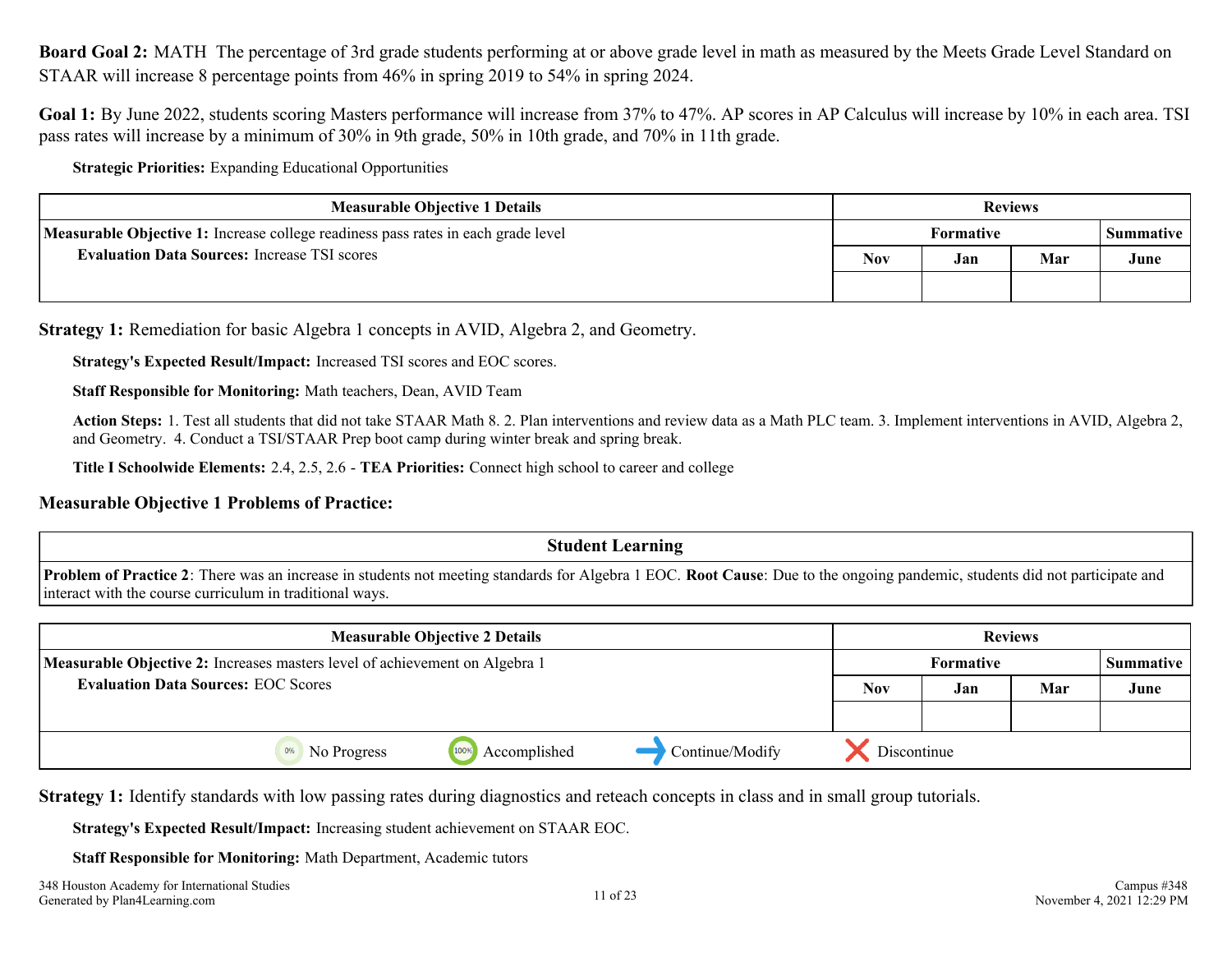**Action Steps:** 1. Test all students that did not take STAAR Math 8. 2. Plan interventions and review data as a Math PLC team. 3. Implement interventions in AVID, Algebra 2, and Geometry. 4. Conduct a TSI/STAAR Prep boot camp during winter break and spring break. 5. Saturday and afterschool tutorials.

**Title I Schoolwide Elements:** 2.4, 2.5 - **TEA Priorities:** Connect high school to career and college

#### **Measurable Objective 2 Problems of Practice:**

**Student Learning**

**Problem of Practice 2**: There was an increase in students not meeting standards for Algebra 1 EOC. **Root Cause**: Due to the ongoing pandemic, students did not participate and interact with the course curriculum in traditional ways.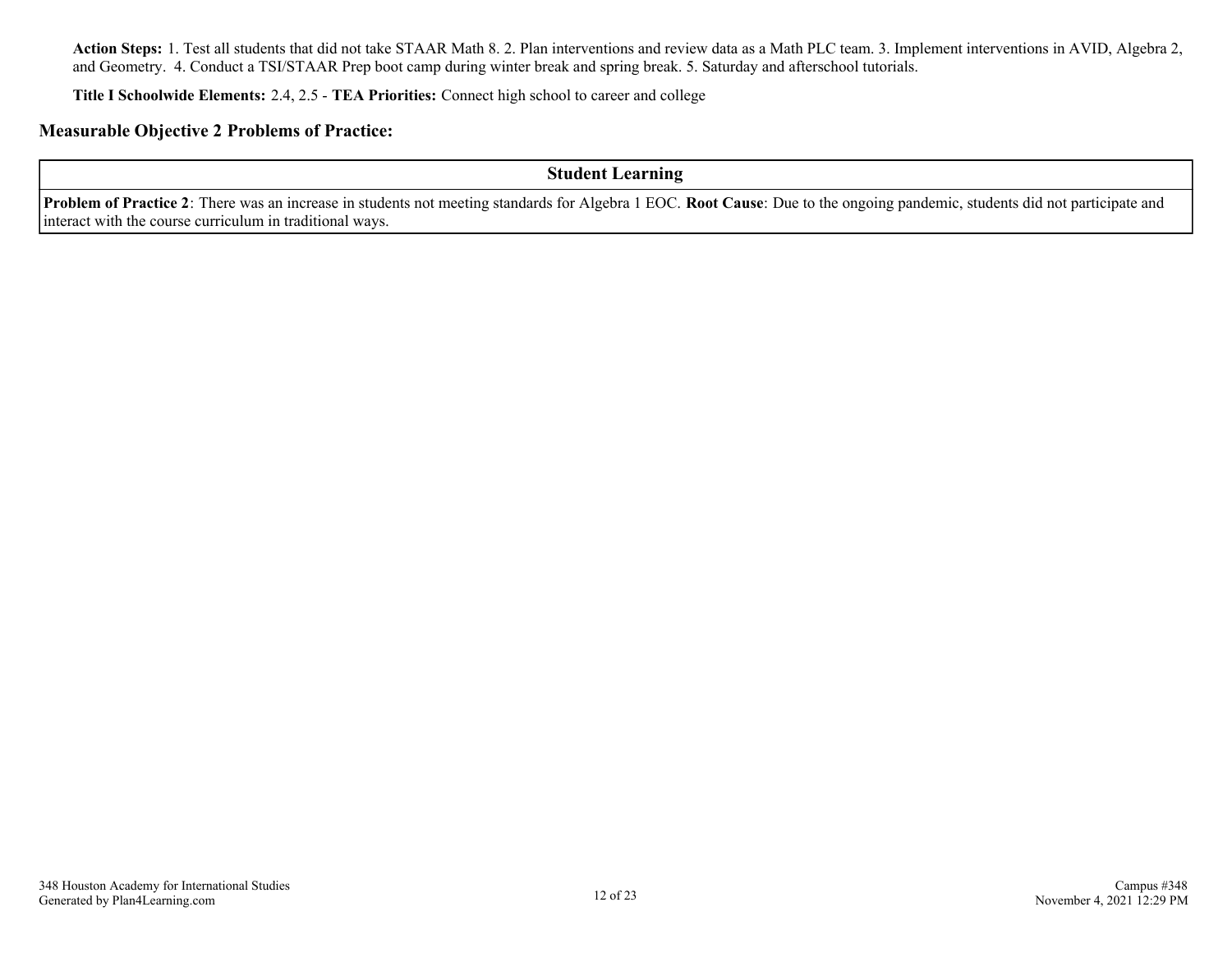<span id="page-12-0"></span>**Board Goal 3:** SCHOOL PROGRESS The percentage of graduates that meet the criteria for CCMR as measured in Domain 1 of the state accountability system will increase 8 percentage points from 63% for 2017-18 graduates to 71% for 2022-2023 graduates reported in 2024.

**Goal 1:** The percentage of graduates that meet the criteria for CCMR will be maintained at 100% by August 2024.

**Strategic Priorities:** Expanding Educational Opportunities

| <b>Measurable Objective 1 Details</b>                                                                                       |            |                  | <b>Reviews</b> |           |
|-----------------------------------------------------------------------------------------------------------------------------|------------|------------------|----------------|-----------|
| <b>Measurable Objective 1:</b> 100% of students will be TSI Reading and Writing Complete by the end of their freshman year. |            | <b>Formative</b> |                | Summative |
| <b>Evaluation Data Sources: TSI scores</b>                                                                                  | <b>Nov</b> | Jan              | Mar            | June      |
| <b>HB3 Board Goal</b>                                                                                                       |            |                  |                |           |

**Strategy 1:** Content PLCs will analyze data from Khan Academy and Shmoop to plan remediation.

**Strategy's Expected Result/Impact:** Increase TSI scores

**Staff Responsible for Monitoring:** ELA teachers, Deans

**Action Steps:** 1. Teachers will plan ways to support reading and writing strategies in their content courses during PLCs. 2. Teachers will review TSI data for AVID students every 2-3 months in PLCs.

**Title I Schoolwide Elements:** 2.4

#### **Measurable Objective 1 Problems of Practice:**

**Student Learning**

**Problem of Practice 2**: There was an increase in students not meeting standards for Algebra 1 EOC. **Root Cause**: Due to the ongoing pandemic, students did not participate and interact with the course curriculum in traditional ways.

| <b>Measurable Objective 2 Details</b>                                                                     | <b>Reviews</b> |           |     |      |
|-----------------------------------------------------------------------------------------------------------|----------------|-----------|-----|------|
| <b>Measurable Objective 2:</b> 100% of students will Math TSI Complete by the end of their sophomore year |                | Formative |     |      |
|                                                                                                           | Nov            | Jan       | Mar | June |
|                                                                                                           |                |           |     |      |

**Strategy 1:** Content PLCs will analyze data from Khan Academy and Shmoop to plan remediations

**Strategy's Expected Result/Impact:** Increased TSI

**Staff Responsible for Monitoring:** Math Team, Deans

**Action Steps:** Create classrooms in Shmoop, and assign lessons. Review data in PLC.

#### **Title I Schoolwide Elements:** 2.4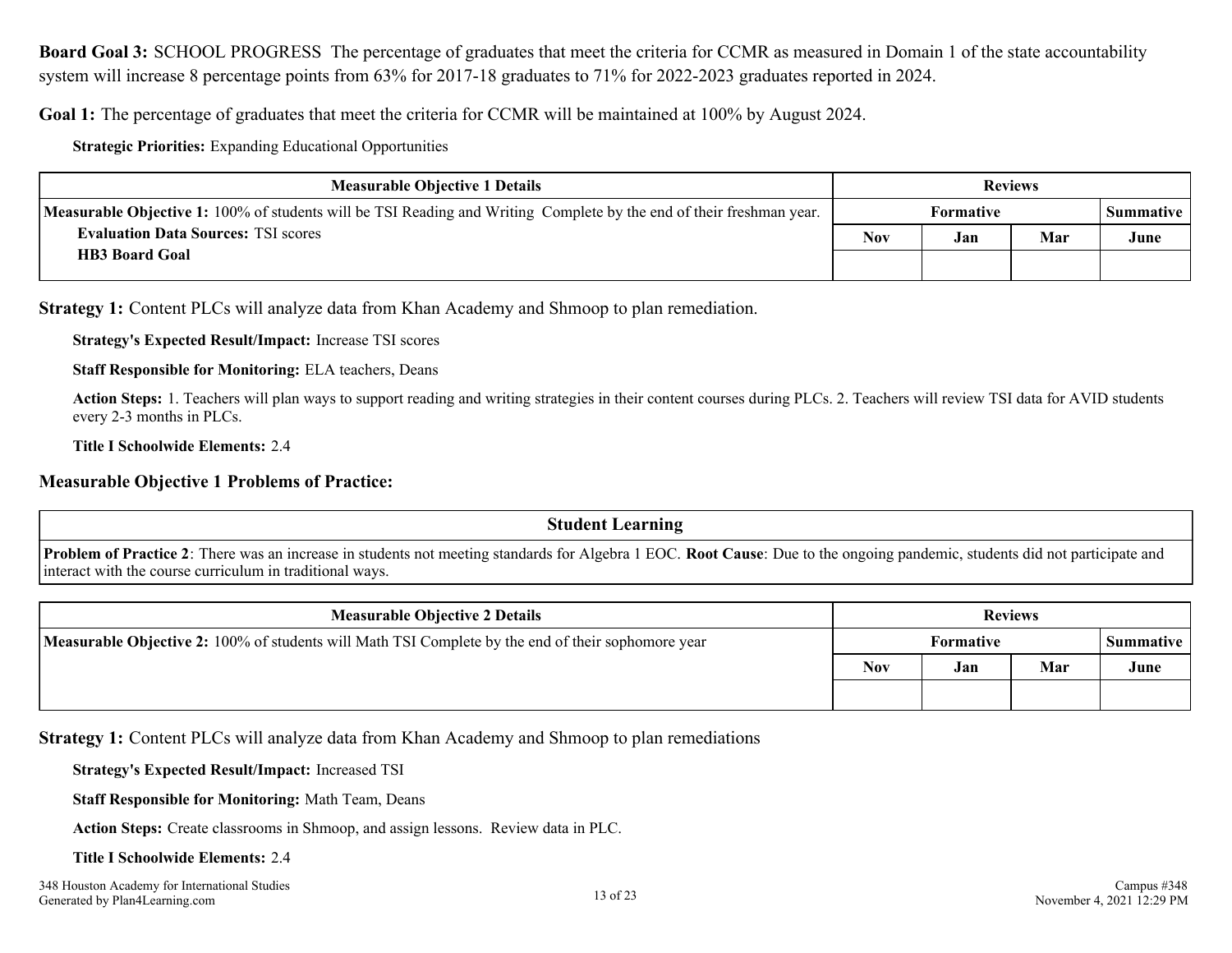#### **Student Learning**

**Problem of Practice 2**: There was an increase in students not meeting standards for Algebra 1 EOC. **Root Cause**: Due to the ongoing pandemic, students did not participate and interact with the course curriculum in traditional ways.

| <b>Measurable Objective 3 Details</b>                                                                                                                                                                       |             |     | <b>Reviews</b> |                  |
|-------------------------------------------------------------------------------------------------------------------------------------------------------------------------------------------------------------|-------------|-----|----------------|------------------|
| <b>Measurable Objective 3:</b> 80% of students will have completed nine credits of dual credit by the end of their sophomore                                                                                | Formative   |     |                | <b>Summative</b> |
| year.                                                                                                                                                                                                       | <b>Nov</b>  | Jan | Mar            | June             |
| Evaluation Data Sources: Fall POFI 1301 averages, Spring POFI 1341 averages, EDUC averages, CHIN1411<br>averages, CHIN1412 averages, SPAN1411 averages, SPAN1412 averages, Spring College Algebra averages, |             |     |                |                  |
| Summer/Fall/Spring KINE1304 averages                                                                                                                                                                        |             |     |                |                  |
| <b>HB3 Board Goal</b>                                                                                                                                                                                       |             |     |                |                  |
| Continue/Modify<br>Accomplished<br>1009<br>No Progress                                                                                                                                                      | Discontinue |     |                |                  |

**Strategy 1:** AVID teachers conduct student check-ins and review HCC course grades to encourage self advocacy.

**Strategy's Expected Result/Impact:** Increase passing rate of HCC classes.

**Staff Responsible for Monitoring:** AVID teachers, Deans

**Action Steps:** 1, Students will report current averages in HCC courses found on Canvas to AVID teachers in weekly grade checks 2. Teachers will provide action steps and set goals to improve averages.

**Title I Schoolwide Elements:** 2.5, 2.6 - **TEA Priorities:** Connect high school to career and college

#### **Measurable Objective 3 Problems of Practice:**

**School Processes & Programs**

**Problem of Practice 1**: Last year, students struggled in online HCC Classes. **Root Cause**: Due to the ongoing pandemic, students were forced to balance too many expectations and did not have the necessary support to be successful.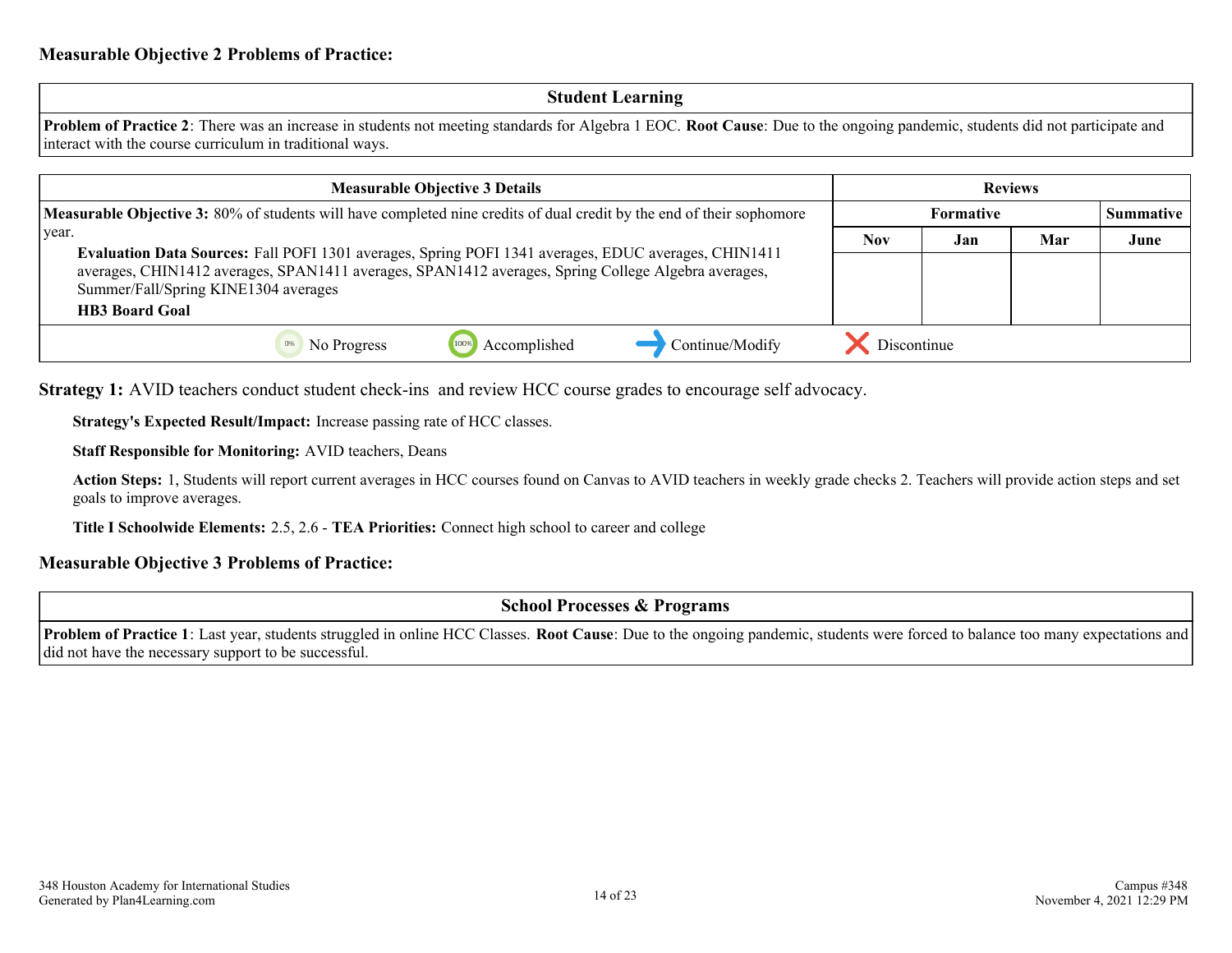<span id="page-14-0"></span>**Board Goal 4:** CLOSING THE GAPS The percentage of students receiving special education services reading at or above grade level as measured by the Meets Grade Level Standard on the STAAR 3-8 Reading and STAAR EOC English I and II assessments will increase 8 percentage points from 21% in spring 2019 to 29% in spring 2024.

**Goal 1:** Identify English I and English II students in need of Response to Intervention (RTI) and provide supports.

**Strategic Priorities:** Expanding Educational Opportunities

| <b>Measurable Objective 1 Details</b>                                                                                 |                                                                                                 |                      |                 |             |                  | <b>Reviews</b> |                  |
|-----------------------------------------------------------------------------------------------------------------------|-------------------------------------------------------------------------------------------------|----------------------|-----------------|-------------|------------------|----------------|------------------|
| Measurable Objective 1: 100% of teachers will use AVID check-ins weekly to promote student success and identify early |                                                                                                 |                      |                 |             | <b>Formative</b> |                | <b>Summative</b> |
| problems.                                                                                                             |                                                                                                 |                      |                 |             |                  | Mar            | June             |
|                                                                                                                       | <b>Evaluation Data Sources:</b> Monitoring of weekly check-ins on a weekly base on power school |                      |                 |             |                  |                |                  |
|                                                                                                                       | No Progress                                                                                     | Accomplished<br>1009 | Continue/Modify | Discontinue |                  |                |                  |

**Strategy 1:** Monitor student progress through multiple points of contact.

**Strategy's Expected Result/Impact:** Increase the number of students that "Meet Grade Level Standard" on STAAR English 1 and English 2.

**Staff Responsible for Monitoring:** Avid teachers

**Action Steps:** PLC teams meet and review strategies to implement during Avid to monitor student progress, Small group tutoring for students who are in need of additional support, Friday check-ins with students.

**Title I Schoolwide Elements:** 2.4

#### **Measurable Objective 1 Problems of Practice:**

**Student Learning**

**Problem of Practice 1**: There was not an increase in the number of students achieving Masters Level on English 1 and English 2 EOC. **Root Cause**: Due to the ongoing pandemic, students did not participate and interact with the course curriculum in traditional ways.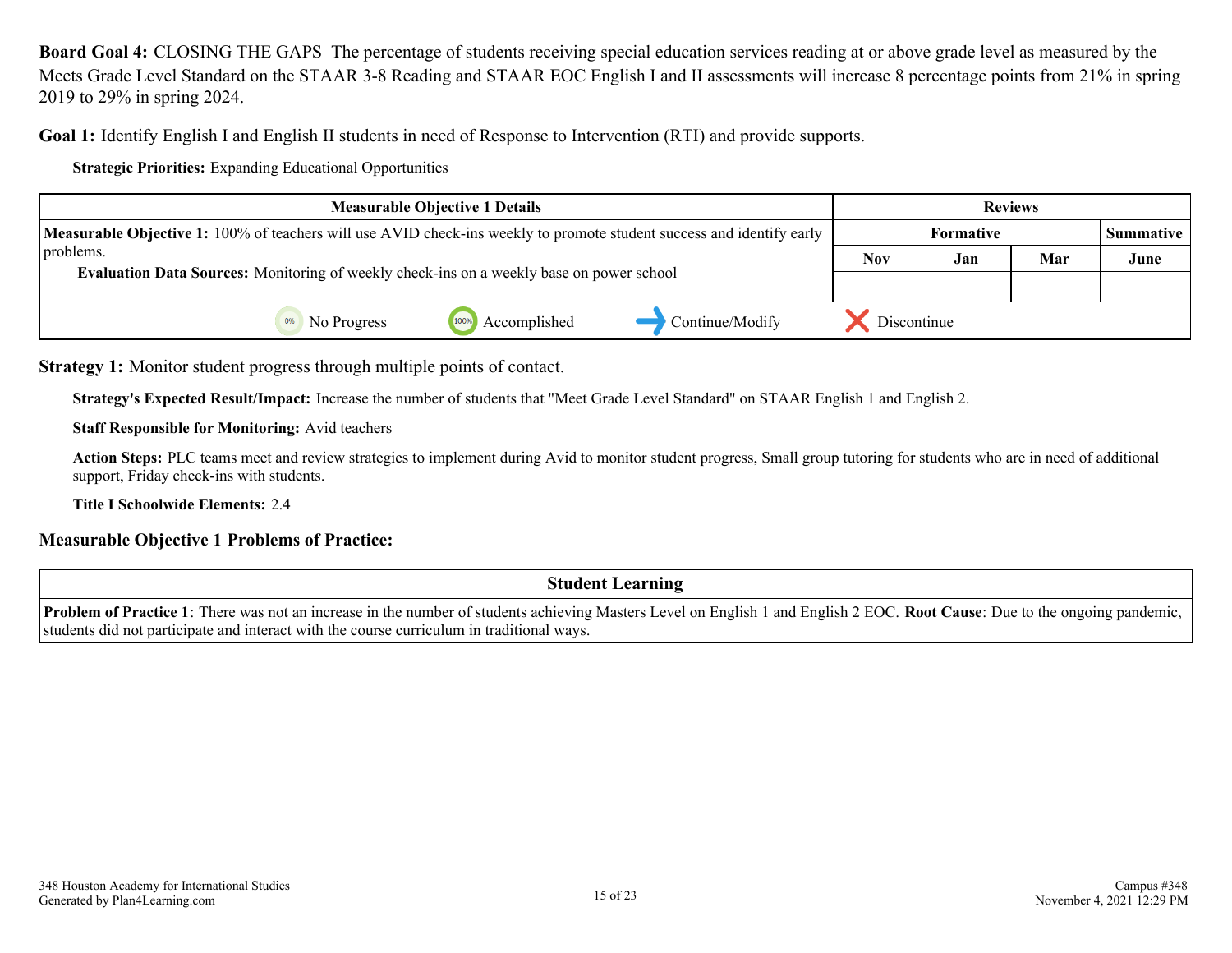#### <span id="page-15-0"></span>**Board Goal 5:** N/A - Additional Campus Goals

**Goal 1:** Increase daily attendance rate

|                                                                                                                   | <b>Measurable Objective 1 Details</b> |                      |                 |            |             | <b>Reviews</b> |      |
|-------------------------------------------------------------------------------------------------------------------|---------------------------------------|----------------------|-----------------|------------|-------------|----------------|------|
| <b>Measurable Objective 1:</b> Increasing the number of students present to the total number of students enrolled |                                       |                      |                 |            | Summative   |                |      |
|                                                                                                                   |                                       |                      |                 | <b>Nov</b> | Jan         | Mar            | June |
|                                                                                                                   |                                       |                      |                 |            |             |                |      |
|                                                                                                                   | No Progress                           | 100%<br>Accomplished | Continue/Modify |            | Discontinue |                |      |

**Strategy 1:** Contact parents of absent students.

**Strategy's Expected Result/Impact:** Increase the ADA rate by 2%.

**Staff Responsible for Monitoring:** Attendance Committee, Counselor, Principal, Attendance Clerk

**Action Steps:** Establish an attendance committee to oversee data and implement steps to improve attendance. The committee meets once a month, reviews attendance data, and ensures the campus Wraparound Specialist meets with chronically absent students. Committee plans and implements celebrations for perfect attendance.

**Title I Schoolwide Elements:** 2.6

#### **Measurable Objective 1 Problems of Practice:**

**School Processes & Programs**

**Problem of Practice 2**: Negative impact of ADA attendance numbers while implementing TOL protocols. **Root Cause**: Lack of direct communication between the TOL student and the campus/teacher of record.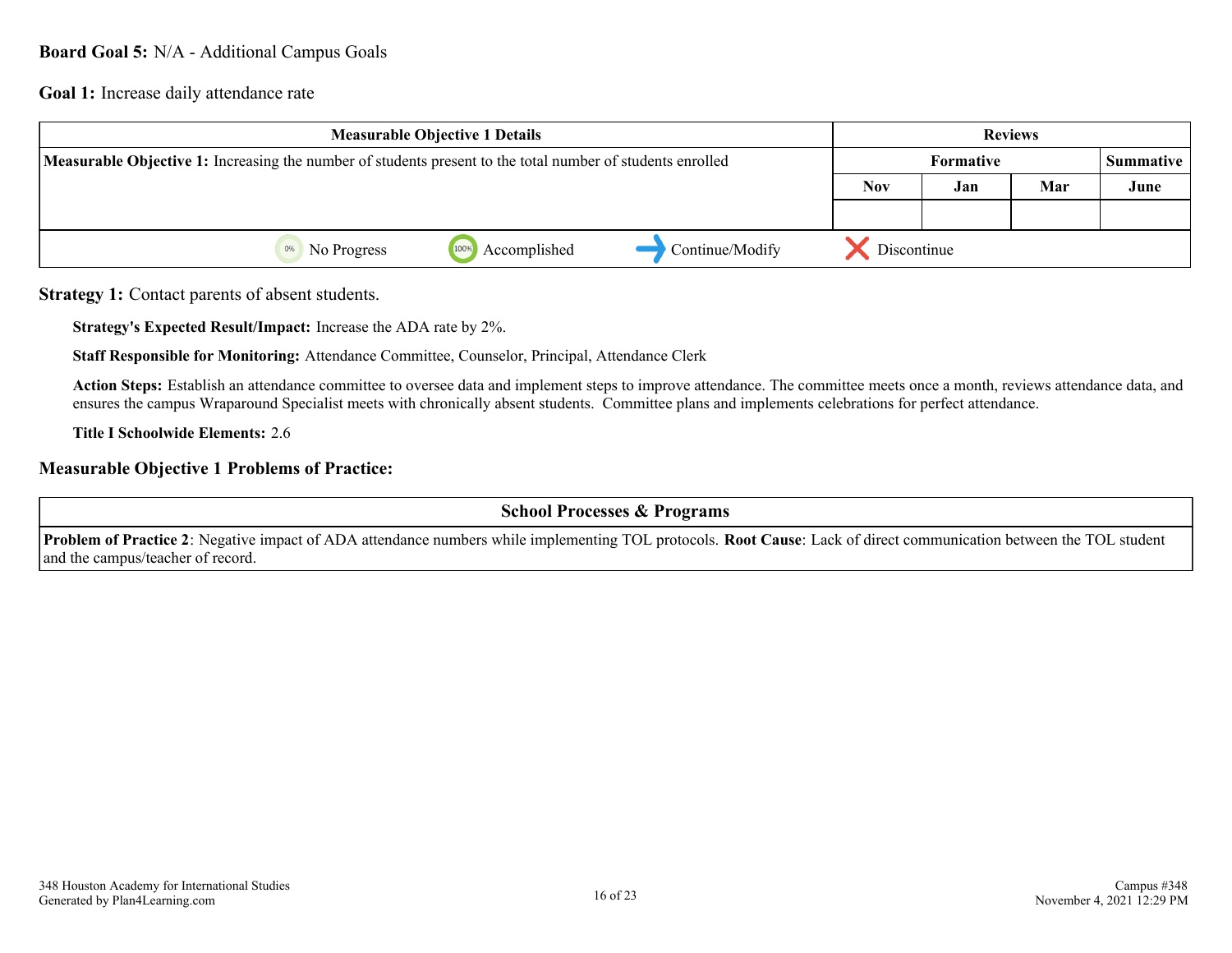#### **Board Goal 5:** N/A - Additional Campus Goals

**Goal 2:** Increase visibility and recognition for our Early College programming.

**Strategic Priorities:** Ensuring Student Health, Safety and Well-Being

| <b>Measurable Objective 1 Details</b>                                  |             |                      | <b>Reviews</b>   |             |     |           |  |
|------------------------------------------------------------------------|-------------|----------------------|------------------|-------------|-----|-----------|--|
| <b>Measurable Objective 1:</b> Increase recognition for the campus.    |             |                      | <b>Formative</b> |             |     | Summative |  |
| <b>Evaluation Data Sources:</b> Increase number of applicants to HAIS. |             |                      | <b>Nov</b>       | Jan         | Mar | June      |  |
|                                                                        |             |                      |                  |             |     |           |  |
|                                                                        | No Progress | 1009<br>Accomplished | Continue/Modify  | Discontinue |     |           |  |

**Strategy 1:** Strengthen communication with all shareholders.

**Strategy's Expected Result/Impact:** Increase recognition and magnet applications.

**Staff Responsible for Monitoring:** Magnet Coordinator, Principal, Leadership Team

**Action Steps:** 1. Leadership team will utilize several social media outlets to share communication with shareholders. 2. Newsletter to be used as weekly updates for important information. 3. Update and maintain campus website.

**Title I Schoolwide Elements:** 3.1, 3.2

#### **Measurable Objective 1 Problems of Practice:**

**Perceptions**

**Problem of Practice 1**: Often, when interviewing prospective candidates, we are told "I did not even know this school was here". **Root Cause**: The facility provided to HAIS does not reflect the rigorous academic programming offered. One does not infer this is a school with 21st Century Global Graduates, when driving by.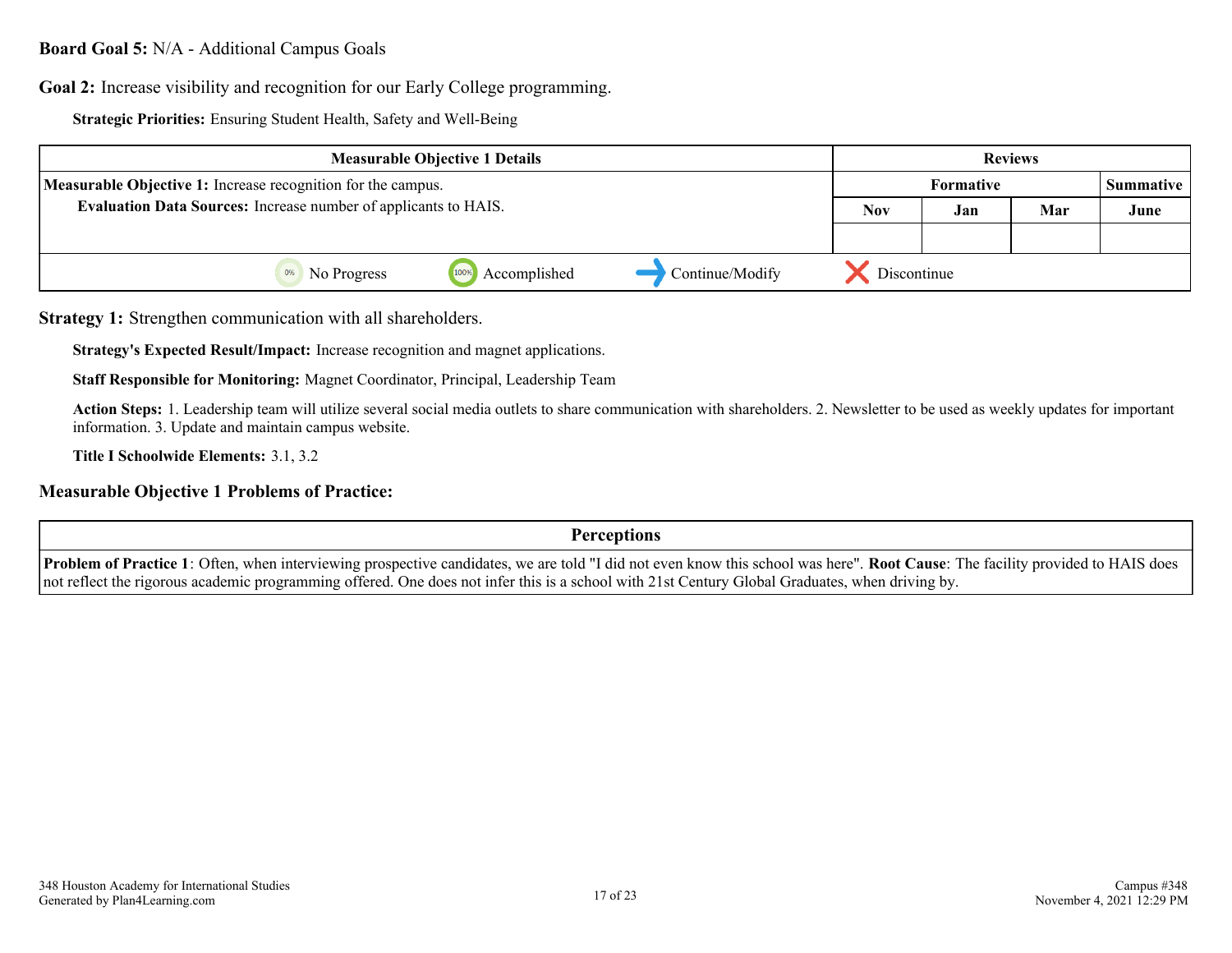## **State Compensatory**

### <span id="page-17-0"></span>**Budget for 348 Houston Academy for International Studies**

**Total SCE Funds:** \$22,922.59 **Total FTEs Funded by SCE:** 1.25 **Brief Description of SCE Services and/or Programs**

HAIS uses SCE funds to plan and implement interventions for students who are at risk of dropping out or who have not performed satisfactorily on an EOC. We use hourly tutors for during-the-school-day pullout tutorials. After school teachers of EOC courses host tutorials and assign students who need intervention. Students are identified by teachers in PLC using data.

### **Personnel for 348 Houston Academy for International Studies**

| <u>Name</u>                        | Position                             | $\sim$<br><u>AID</u> |
|------------------------------------|--------------------------------------|----------------------|
| $\cdot$<br>Dunn,<br>Julian Raymond | ----<br>$\sim$<br>, History<br>Tchr. |                      |
| Vacant                             | Hrly<br>Lecturer,                    | $\cap$<br>∪.∠J       |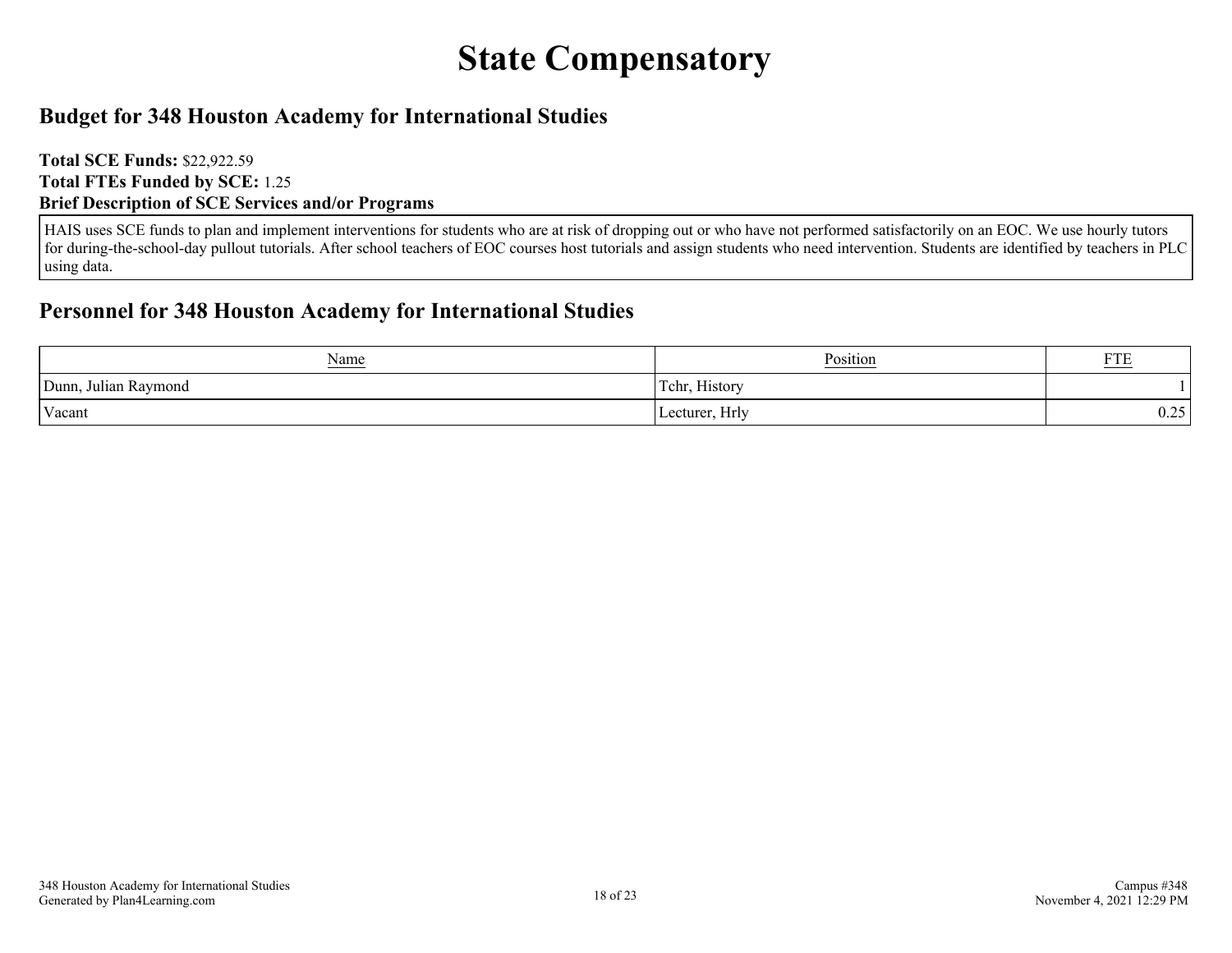## **Title I Schoolwide Elements**

## <span id="page-18-0"></span>**ELEMENT 1. SWP COMPREHENSIVE NEEDS ASSESSMENT (CNA)**

## **1.1: Comprehensive Needs Assessment**

All schools develop comprehensive needs assessments as part of the planning and decision-making process. Title I schools have additional responsibilities to ensure that the plans and decisions regarding the use of federal dollars align with program requirements and the needs of students. The comprehensive needs assessment (CNA) at this campus was developed by the Shared Decision Making Committee with input from all teachers on staff.

## **ELEMENT 2. SWP CAMPUS IMPROVEMENT PLAN (CIP)**

## **2.1: Campus Improvement Plan developed with appropriate stakeholders**

The SIP is developed with the involvement of parents and other members of the community to be served and individuals who will carry out the plan, including teachers, principals, other school leaders, paraprofessionals present in the school, and other stakeholders. Stakeholders were involved with the development of this plan in the following ways: PTO Meetings, reviewed in SDMC meetings, August Pre-Service for faculty members, and Title 1 Part A Meetings.

### **2.2: Regular monitoring and revision**

Regular monitoring of the strategies funded through Title I occur in addition to the formative reviews required by this improvement plan. At our campus, regular monitoring of the implementation of strategies and students' progress includes: weekly PLCs, review of schoolwide data including BOY, PSAT, SAT, TSI and STAAR EOC.

## **2.3: Available to parents and community in an understandable format and language**

The SIP is available to parents in the following locations: HAIS website and Title 1 Binder in the HAIS Main Office.

The SIP was made available to parents by: Jill Williams, Title 1 Coordinator, through electronic communication and the HAIS Main Office.

We provide the SIP to parents in the following languages:

- English
- Spanish

### **2.4: Opportunities for all children to meet State standards**

Opportunities for all students to meet the TEKS include these schoolwide reform strategies: Saturday tutorials, afterschool tutorials, and lunch tutorials. HAIS also has extended support from the Senior Academic Tutor.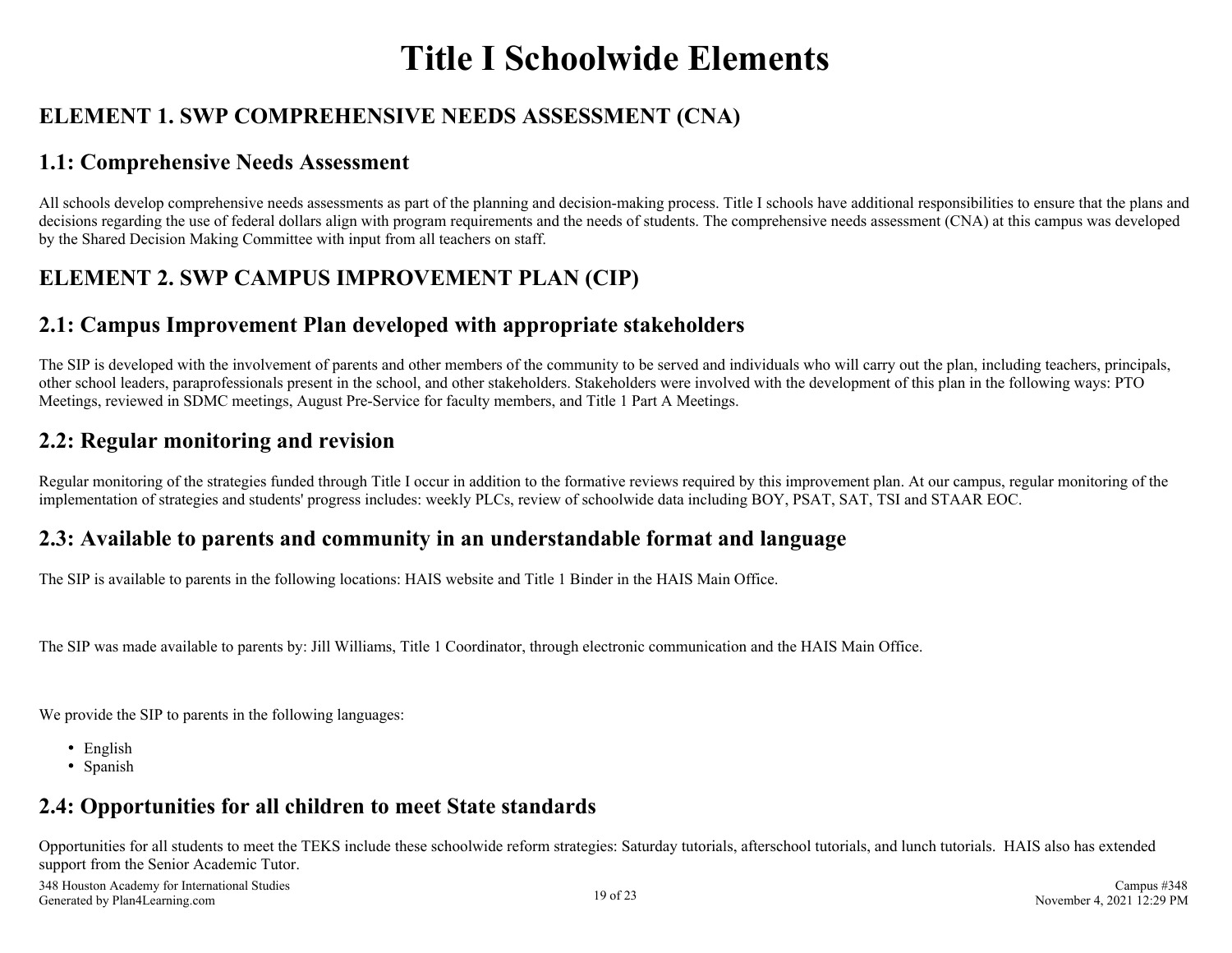### <span id="page-19-0"></span>**2.5: Increased learning time and well-rounded education**

Ways that we increase learning time and a well-rounded education for our students include: Communities in Schools, Social Emotional Learning, and Avid.

### **2.6: Address needs of all students, particularly at-risk**

An important campus focus is on schoolwide reform strategies that provide opportunities for all students, particularly those students who are at risk of not meeting the challenging State academic standards at advanced and proficient levels of student achievement. The strategies provided are based on evidence-based research to increase achievement for each student group on state tests and other assessments. Examples include the following:

- Building teacher capacity in their content areas and instructional areas: through Avid training, TEACH professional development, weekly PLC meetings.
- Small Group Instruction based on student data needs: TSI, PSAT, SAT, and STAAR EOC.

## **ELEMENT 3. PARENT AND FAMILY ENGAGEMENT (PFE)**

## **3.1: Develop and distribute Parent and Family Engagement Policy**

The following individuals, including roles (parents, teachers, admin, etc.) assisted with the development of the Parent and Family Engagement Policy:

- Parent Jeremy Smith
- Parent- Vijaya Bobba
- Teacher- Avis Rodriguez
- Teacher/Admin- Jill Williams
- Admin-Ellen Devaney

The PFE was distributed

- On the campus website on September 2, 2021.
- Emailed via Naviance on September 24, 2021.

The languages in which the PFE was distributed include

- English
- Spanish

Four strategies to increase Parent and Family Engagement include:

- PLCs will call parents three times each cycle.
- Parent newsletters are emailed home every Friday, with a calendar of school events, classroom updates, etc.
- Parent nights provide students with information on financial aid, college applications, scholarship opportunities.
- PLC will identify struggling students early to contact parents immediately.

## **3.2: Offer flexible number of parent involvement meetings**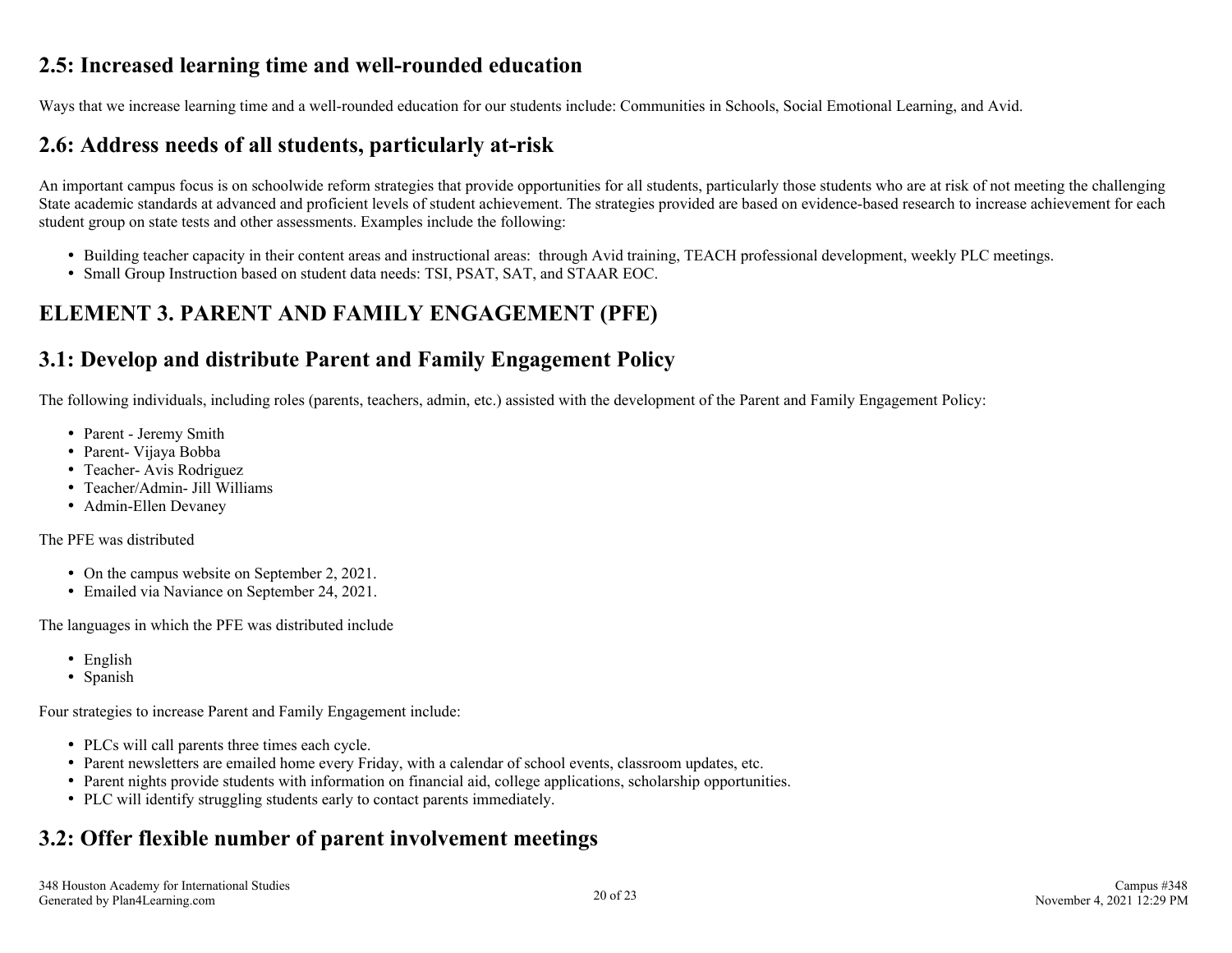The campus provided four Title I Parent Meetings and each meeting had an alternate time/date to accommodate parents' schedules. The meeting dates are listed below:

- Meeting  $#1$  September 2, 2021; 6:00 PM
- Meeting #1 Alternate -September 22, 2021, 6:00 PM
- Meeting #2 October 4, 2021; 10:30 AM
- Meeting #2 Alternate October 4, 2021; 2:00 PM
- Meeting #3 February 21, 2022; 9:00 AM
- Meeting #3 Alternate February 21, 2022; 3:00 PM
- Meeting  $#4$  April 4, 2022; 6 PM
- Meeting #4 Alternate -April 5, 2022; 6:00 PM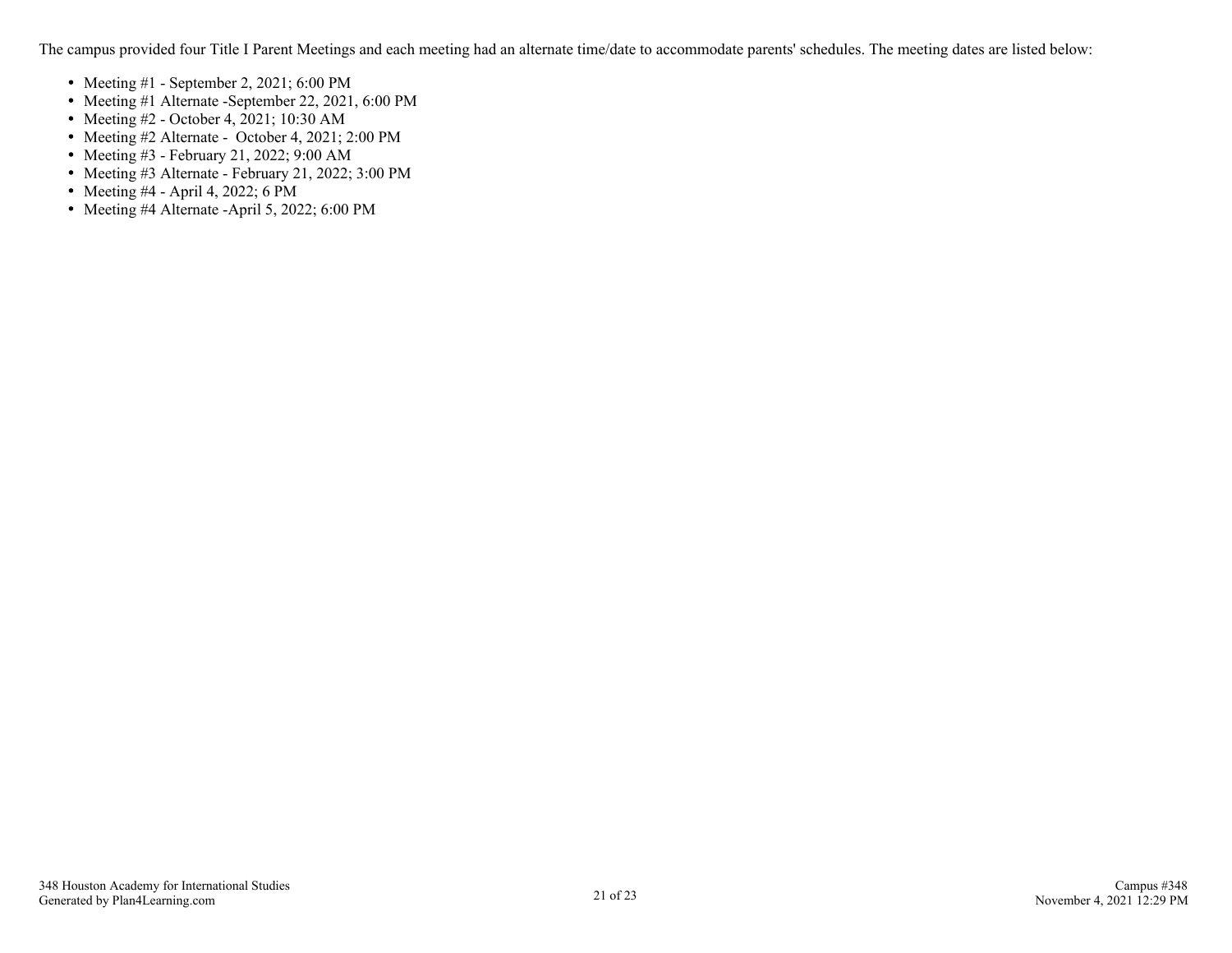## **Title I Personnel**

<span id="page-21-0"></span>

| Name                                        | D.                 | ∩or∙<br>⊻iali | $\overline{\phantom{m}}$ |
|---------------------------------------------|--------------------|---------------|--------------------------|
| $\overline{\phantom{a}}$<br>Diane<br>urcios | demic<br>utor<br>È |               |                          |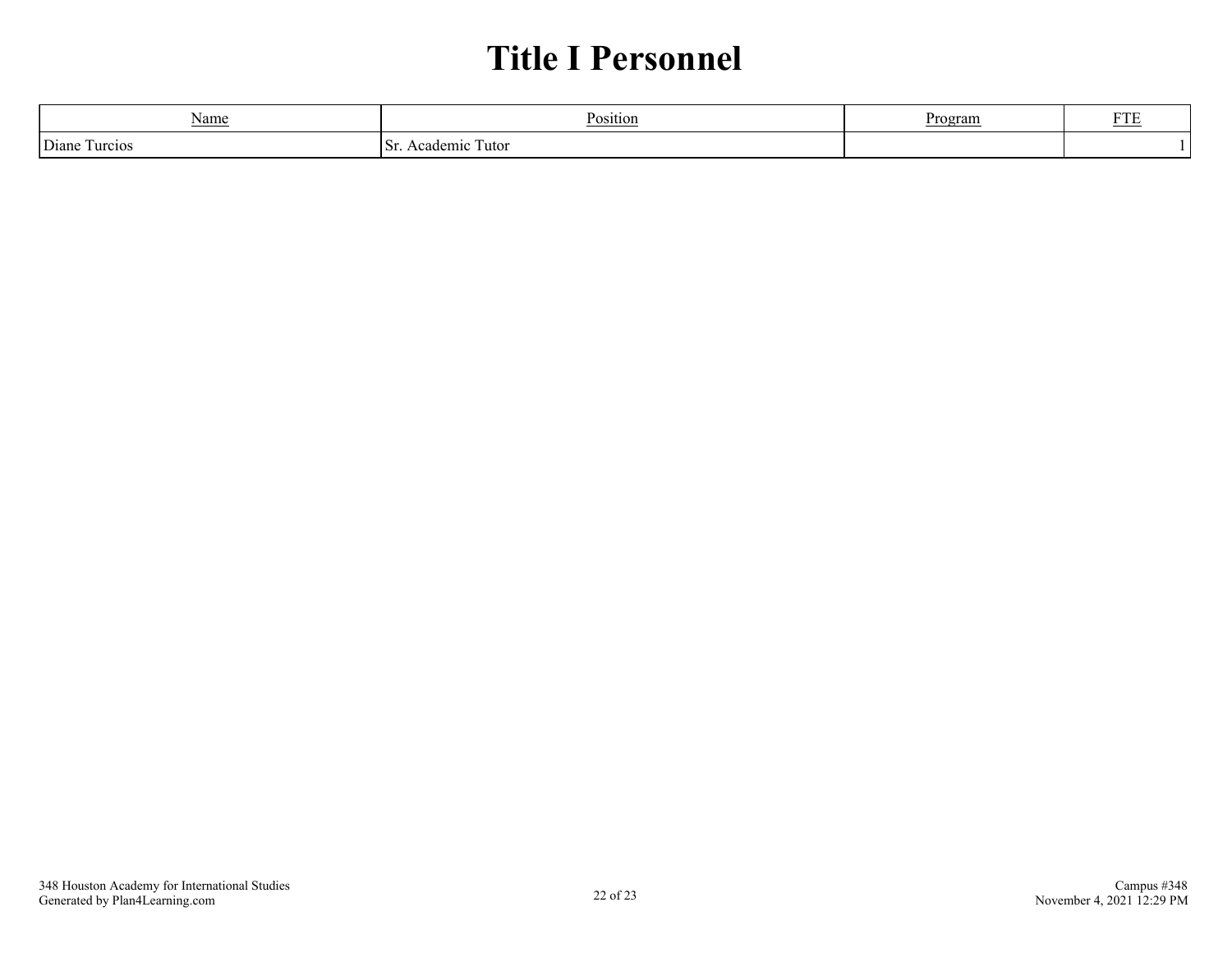## <span id="page-22-0"></span>**Addendums**